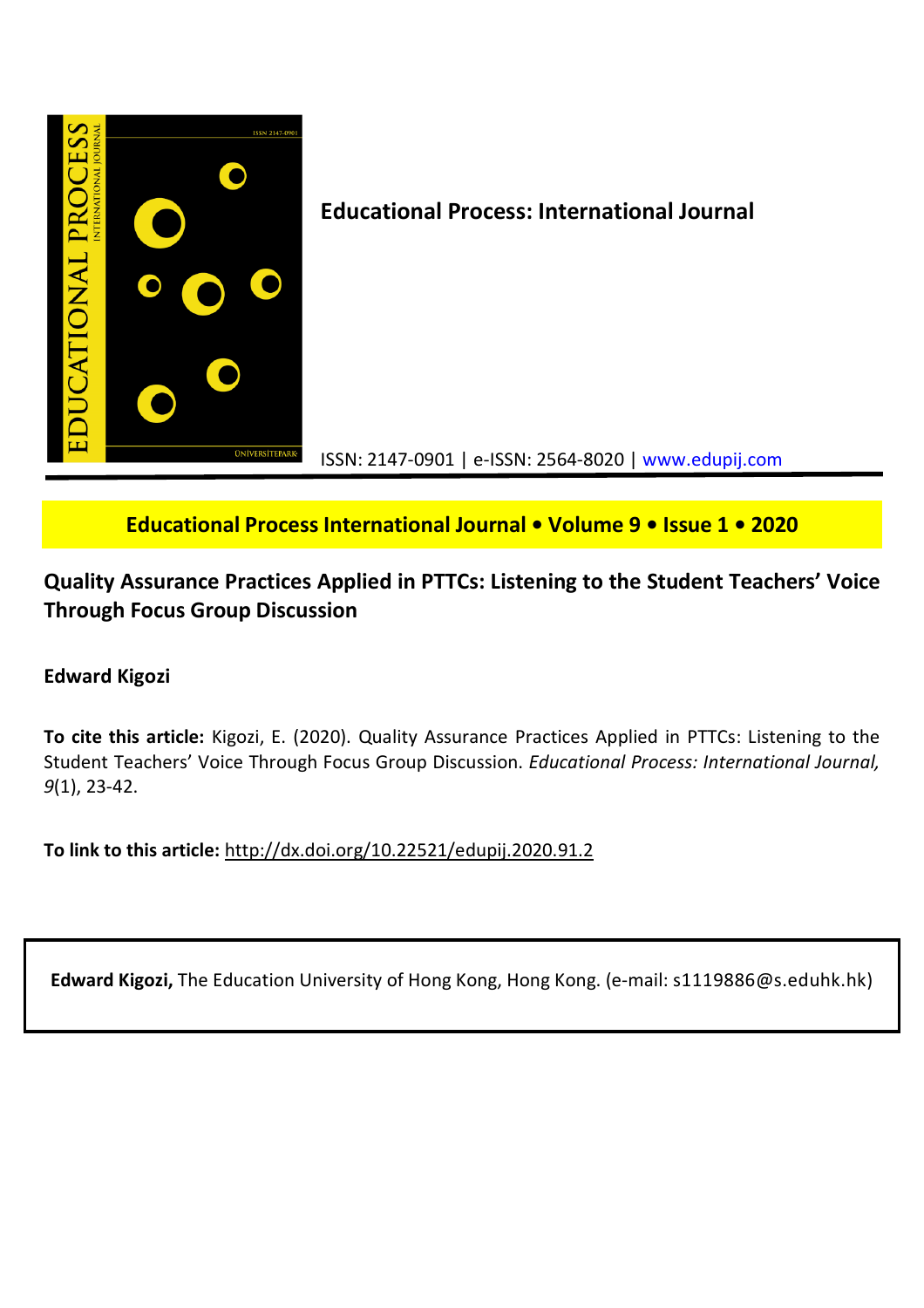# **Quality Assurance Practices Applied in PTTCs: Listening to the Student Teachers' Voice Through Focus Group Discussion**

# EDWARD KIGOZI

# **Abstract**

Ensuring the quality of education is the major concern affecting all tertiary and higher education institutions in Uganda, including Primary Teacher Training colleges (PTTCs). The primary aim of the current study was to provide the students' perspective on quality assurance (QA) practices applied in Uganda's PTTCs. The study applied a qualitative research design based on focus group discussion. Four PTTCs were purposively selected, which were Buloba (BLK), Ggaba (GBK), which are both private PTTCs; and Kibuli (KIB) and Rakai (RBK), which are both public PTTCs. The study identified "continuous improvement," "accreditation," "self-evaluation," "external examinations," and "student involvement in QA" as the QA practices applied in Uganda's PTTCs. Furthermore, the study also revealed several challenges to the successful implementation of QA in PTTCs, which were "negative attitude towards quality assurance," "lack of skilled manpower regarding QA," "improper communication," and "lack of financial resources for QA implementation." The study concluded that although this research was limited to primary teacher training institutions in Uganda's educational setting, and on an interpretative qualitative paradigm, it is anticipated that the study's findings will provide an understanding on the QA practices implemented in Uganda's PTTCs through listening to the students as the primary stakeholders of primary teacher education.

**Keywords:** Quality assurance practices, primary teacher training colleges (PTTCs), student teachers' voice.



………………………………………........….....………………………………...…………… EDUPIJ • ISSN 2147-0901 • e-ISSN 2564-8020 Copyright © 2020 by ÜNİVERSİTEPARK edupij.com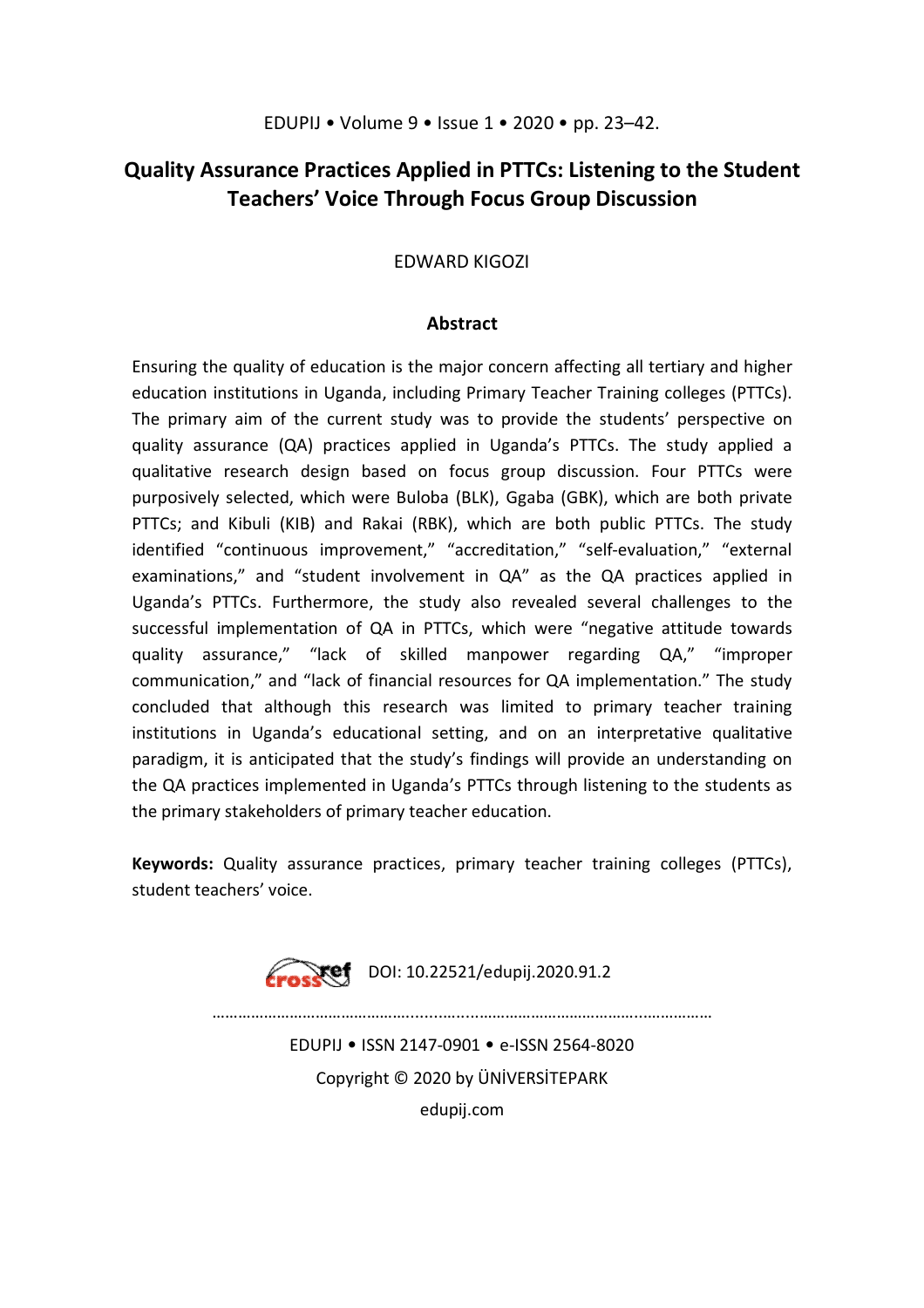## **Introduction**

With an anticipated increase in the number of student teachers worldwide from 100 million in 2000 to a projected 263 million by 2025, coupled with the ever-expanding globalization and marketization of education, ensuring the quality of teacher education is one of the major investment areas in ensuring the quality and expected standards of education provision in both the developing and the developed world (Abdel-Karim & Helou, 2013; Ingvarson & Rowley, 2017). Due to the aforementioned factors, issues such as mobility of students, distance education, use of technology in education, virtual education, and the introduction of cost-sharing and privatization in education have all been witnessed. All these have led to a growing need and demand for quality assurance (QA) in various educational institutions as well as in teacher education institutions. Ensuring quality and standards in teacher education institutions requires the effective implementation of QA practices and processes. As such, several processes to ensure the quality of teaching and learning in teacher education institutions have been implemented, and some of these include "accreditation," "quality assessment," "use of performance indicators" and "selfevaluation." These QA processes have been prescribed within various QA frameworks and by QA agencies in general across in various countries worldwide. Although it is believed that QA is an important tool for teacher education institutions and other tertiary education institutions so as to achieve academic excellence, implementing QA practices to ensure the quality of academic programs in meeting both local and international standards is still considered a challenge, especially in developing countries (Kahsay, 2012; Ryan, 2015; Schomaker, 2015).

In Uganda, whose primary teacher education system consists of 52 Primary Teacher Training colleges (PTTCs) of which 45 are public and 7 are private, implementing QA is based on the guidelines and policies of the National Council for Higher Education (NCHE) and the Ministry of Education and Sports. Private PTTCs apply for accreditation after conducting a self-evaluation process, which is then followed by an external evaluation by the NCHE and the Ministry of Education and Sports. Like any other private tertiary institution, in addition to accreditation, they also implement other procedures and practices such as peer reviews, quality assessments, performance indicators, and quality audits (Bisaso, 2010; Kasozi, 2006).

On the other hand, public PTTCs are not required to seek accreditation as they receive automatic accreditation by the state under an Act of Parliament. However, they implement other QA processes such as internal quality assessments, performance indicators, internal evaluation, and quality audits. Since QA is a relatively new phenomenon which comes with associated costs, its implementation is not yet fully understood by both staff or management at various PTTCs, hence it presents a considerable challenge.

The main purpose of the current study is to provide a detailed students' perspective on QA practices applied in Uganda's PTTCs, and the challenges faced by these institutions whilst implementing QA practices, through performing an inquiry of the primary stakeholder; student teachers enrolled at PTTCs. The results of the study could help educational leaders, policymakers, and parents alike to understand how PTTCs implement QA practices, and the challenges that they face, through listening to student teacher's opinions through a focus group discussion It is anticipated that the study's findings could provide suggestions as how to achieve a better quality of education in Uganda's PTTCs.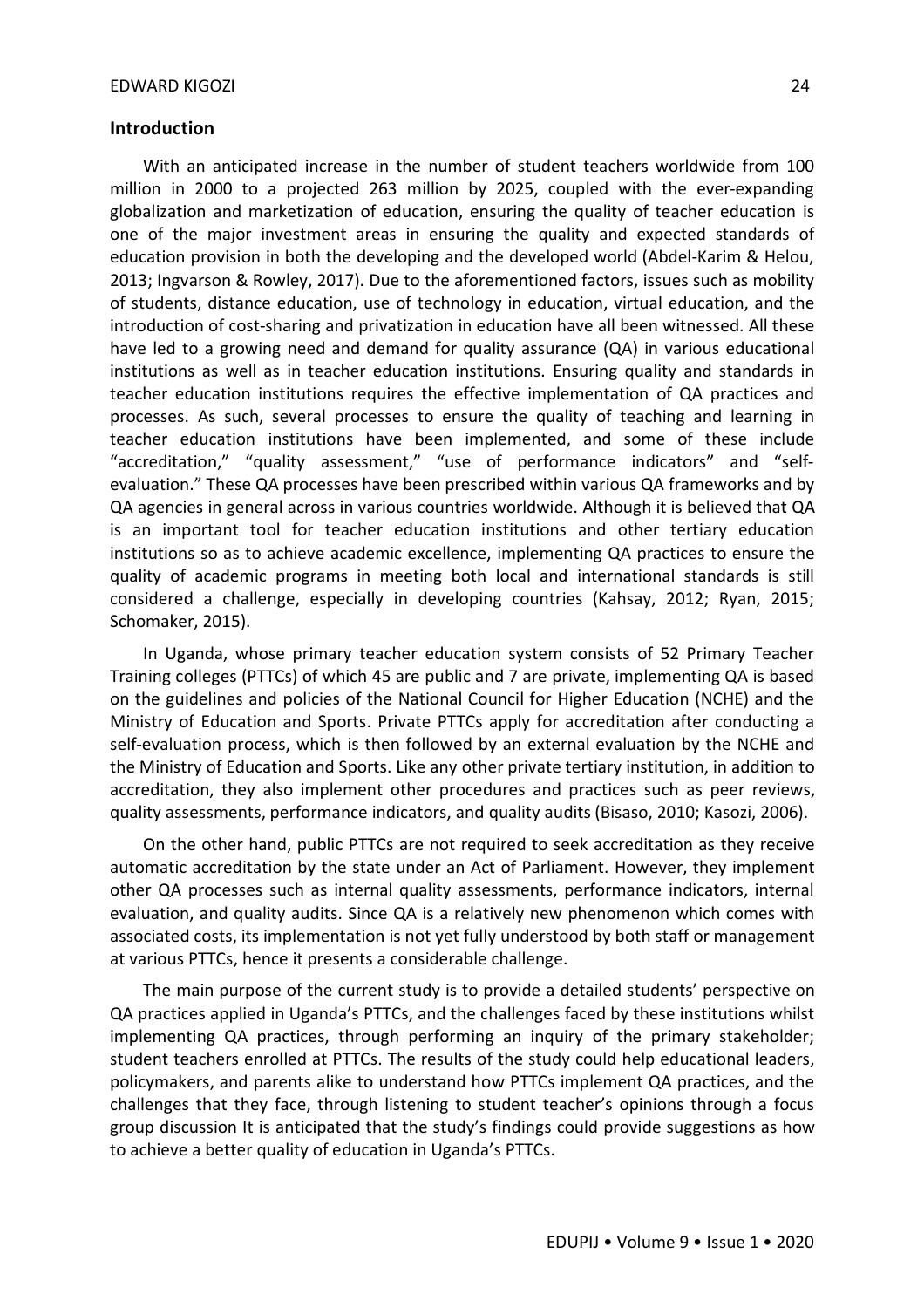# *Research Questions*

- What quality assurance practices are applied in Uganda's Primary Teacher Training Colleges?
- What are the challenges to the successful implementation of quality assurance practices in Uganda's Primary Teacher Training Colleges?

# *Review of Related Literature*

This section presents the views published by other scholars on the concept of quality, quality assurance, and the challenges faced in the successful implementation of QA within educational institutions.

# *Concept of Quality*

The concept of quality is perceived as an indistinct concept (Maniku, 2012), as a relative and absolute concept (Sallis, 2014), and also as a multifaceted concept (Campbell & Rozsnyai, 2002; Harvey, 2006). All these views depict quality as meaning different things to different people. Much has been contemplated about how to define the concept of quality, but a broad review of the literature published in the area of quality assurance revealed that Di Biase and Maniku (2019), Essel, Boakye-Yiadom, and Kyeremeh (2018), Geda (2014), Kahsay (2012), and Waheed, (2013) all documented that no real consensus or clarity exists about the concept of quality in higher education. Referring to the diverse attempts to define the concept of quality in higher education, Harvey and Green (1993) suggested five substantive perspectives of how quality is perceived in preference to a singular allencompassing concrete definition. These are summarized in Table 1.

| Definition          | Description                       | Emphasis                       |
|---------------------|-----------------------------------|--------------------------------|
| Exceptional         | Quality<br>is<br>regarded<br>as   | Recruiting exceptionally       |
|                     | something that is distinctive and | excellent students to achieve  |
|                     | exclusive in nature.              | this perspective of quality.   |
| Fitness for purpose | Quality is seen in terms<br>of    | Effectiveness of the teaching  |
|                     | education fulfilling its aims and | and learning process to ensure |
|                     | objectives.                       | that learners' needs are met.  |
| Value for money     | Quality is seen in terms of       | Producing more graduates at a  |
|                     | return on investment.             | lower cost.                    |
| Transformation      | as change from<br>Quality<br>one  | Fundamental change in          |
|                     | another<br>with<br>level<br>to    | learners' achievement of       |
|                     | enhancement and development       | competences and skills.        |
|                     | of new knowledge.                 |                                |
| Perfection          | Quality as being of high degree   | The teaching and learning      |
|                     | of perfection or zero defects.    | process should occur without   |
|                     |                                   | errors.                        |

# **Table 1.** Perceptions of Quality in Higher Education

Source: Harvey and Green (1993) and modified by the researcher

In Table 1, the various perceptions of quality in higher education are further illustrated. For example, the notion of quality as being exceptional requires aggressive educational strategies that focus on forming educational institutions that are high-ranking in terms of their academic performance, by recruiting exceptionally excellent students into their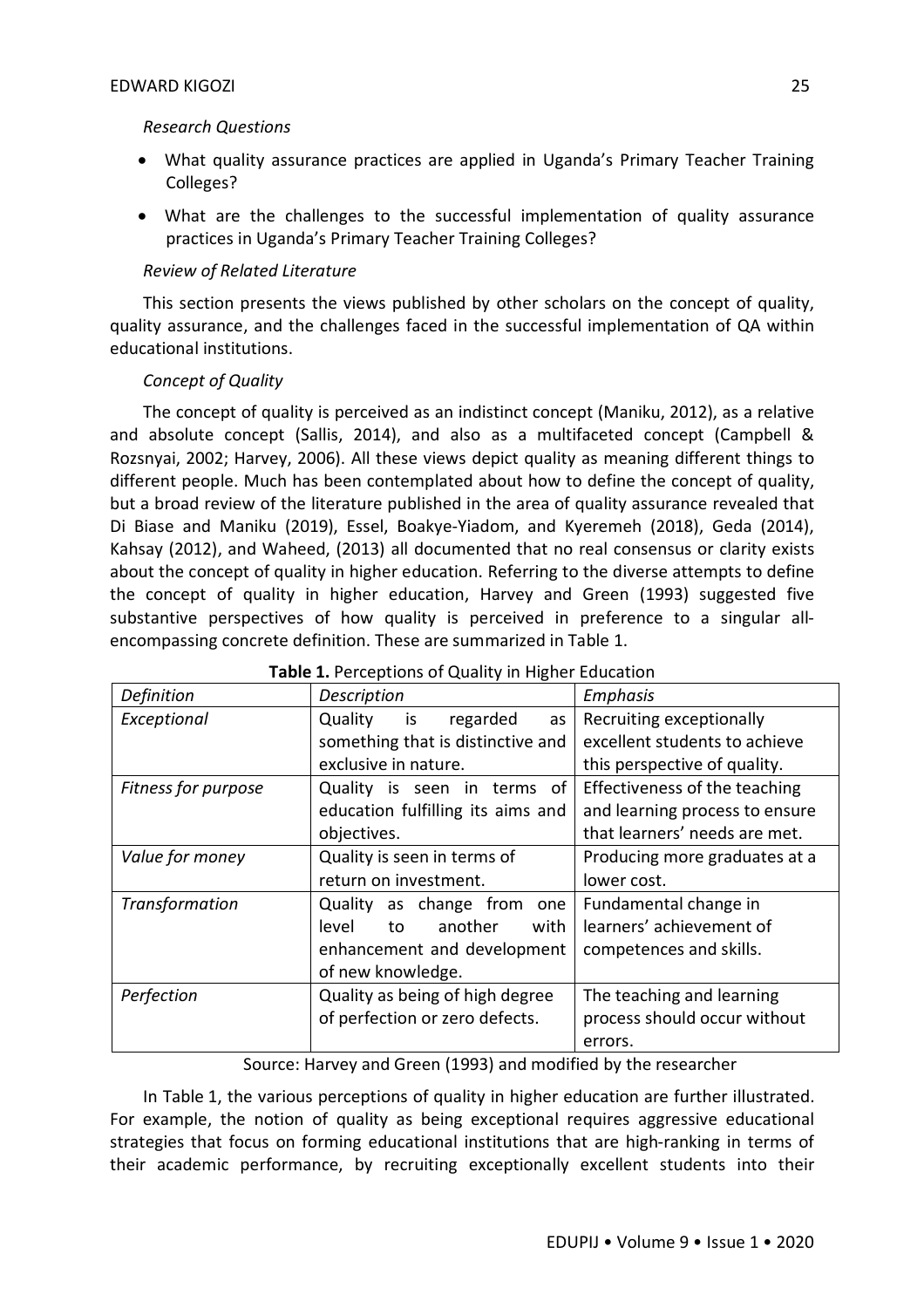academic programs. Based on this view of quality, this would not be readily achievable in the context of Uganda's PTTCs, as many students see these programs as a "last resort" after failing to gain enrolment offers elsewhere.

On the other hand, quality as fitness for purpose sees education as fulfilling its aims and objectives. This way of thinking about quality has been promoted by most quality assurance frameworks in most countries, as well as being embraced within the mission statements of many educational institutions. Similarly, the QA framework for tertiary and higher education in Uganda looks at quality as ensuring fitness for purpose. This is also the primary aim of the PTTCs, as they ensure to fulfil their purpose of training competent primary school teachers who are equipped and able to teach children with passion and diligence.

Consequently, the perspective of quality as "value for money" targets outcomes obtained that are based on investment in education. Such a view of quality emphasizes that educational institutions should produce more graduates and at a lower cost. While this perception is viable in monetary terms, and well-promoted by policymakers and the relevant funding agencies, it may not fit well in the context of Uganda's PTTCs, who may lean more towards favoring quantity of newly trained teachers over their quality, hence compromising the quality of primary teacher education and education in general. Looking at quality perfection, all educational institutions aim to achieve perfection in their academic programs, but this requires a process without errors which still cannot be achieved in many educational institutions such as PTTCs in a developing country like Uganda.

As to the view of quality as transformation, emphasis has been placed on seeing students meet prescribed levels of skills and competences. As this point, the students are central to the teaching and learning process; enabling them to participate in ensuring the quality of their learning. This school of thought has been promoted by several QA agencies such as the Quality. Assurance Agency for Higher Education (QAA) and other higher education institutions in developing countries. Although, it is not stated in the context of Uganda's PTTCs, many institutions' teaching and learning processes place the learner at the center, ensuring that they attain the required skills and competencies that will help to make them better primary school teachers in the future. However, the researcher of the current study believes that the views on quality as suggested by Harvey and Green (1993) can be best applied within educational institutions in order to cater for the various perceptions put forward by the diverse set of stakeholders in today's education.

### *Concept of Quality Assurance*

Having briefly considered the concept of quality in higher education, this section looks at the various scholarly viewpoints on quality assurance. Recently, most educational institutions have been concerned entirely with ensuring the quality of education, but with little emphasis on what happens to the quality after the teaching process. It is therefore imperative to assure, maintain and improve the attained levels of quality, hence the notion of quality enhancement has emerged. Thus, in most countries, the concept of QA and enhancement has been used interchangeably, or at least combined. Similar to quality, QA in higher education can yield different meanings and views to different people. A summary of some of the definitions of QA put forward in the contemporary literature are presented in Table 2.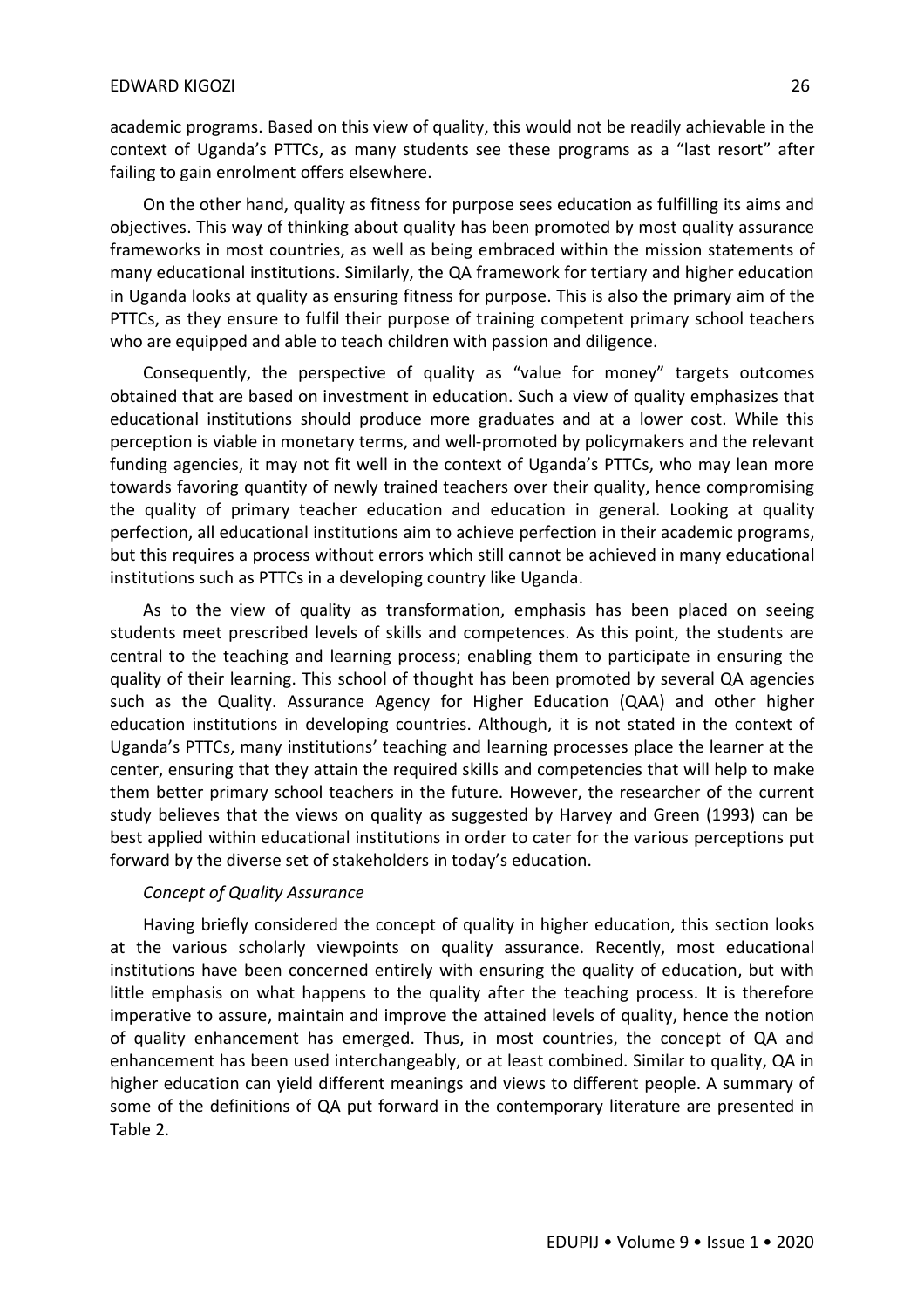| Author                                         | Definition                                                                                                                                                                                                                                                         | Emphasis                                                                                                                                  |
|------------------------------------------------|--------------------------------------------------------------------------------------------------------------------------------------------------------------------------------------------------------------------------------------------------------------------|-------------------------------------------------------------------------------------------------------------------------------------------|
| Harvey (2007)                                  | A process of instituting<br>stakeholders' confidence that the<br>provision of education meets the<br>stakeholders' expectations and<br>measures up to the required                                                                                                 | Instilling confidence, provision of<br>education meets the expectations<br>of stakeholders and measures up<br>to the threshold standards. |
| <b>Centrex (2004)</b>                          | criterions.<br>The means by which an<br>organization confirms that<br>conditions are in place for<br>students to achieve the standards<br>set by the training organization.                                                                                        | Ensuring conditions in place for<br>students to achieve standards set<br>by the educational institutions.                                 |
| Woodhouse<br>(1999)                            | Policies, attitudes, actions and<br>procedures necessary to ensure<br>that quality is being maintained<br>and enhanced.                                                                                                                                            | Policies and procedures that are<br>aimed at enhancing quality of<br>education.                                                           |
| INQAAHE (2005, as<br>cited by Kahsay,<br>2012) | All the attitudes, objects, actions<br>and procedures, which through<br>their existence and use, and<br>together with quality control<br>activities, ensure that appropriate<br>academic standards are being<br>maintained and enhanced in and<br>by each program. | Procedures which ensure<br>appropriate academic standards<br>are being enhanced in academic<br>programs.                                  |

**Table 2.** Definitions of Quality Assurance in Higher Education

Source: Kahsay (2012) and modified by the researcher

From Table 2, it can be observed that definitions place differing emphasis in an attempt to provide an understanding of the concept of QA in higher education. Whilst some definitions focus on the meeting of standards, others talk about the procedures and policies put forward to ensure that a certain quality of education is attained. Accordingly, understanding the concept of QA depends significantly on the aim that QA is supposed to fulfil within the educational institution. In the context of Uganda's PTTCs, QA is defined according to the NCHE, as the process of ensuring that education attains its purpose. This is therefore not that far removed from the definitions provided in Table 2. For instance, PTTCs ensure that education attains its aim by implementing the required policies, procedures, legal frameworks, by having the necessary resources and infrastructure, and by involving all stakeholders in the process.

# *Quality Assurance Practices*

After looking at the concept of quality and quality assurance, this section presents the processes and practices implemented to ensure quality of education under the areas of "accreditation," "quality audit," "continuous assessment," "external examination," "selfevaluation," and "student evaluation of teaching."

# *Accreditation*

Scholars have defined accreditation in different ways. For instance, Hayward (2006) defined accreditation as a self-study and external review used by higher education to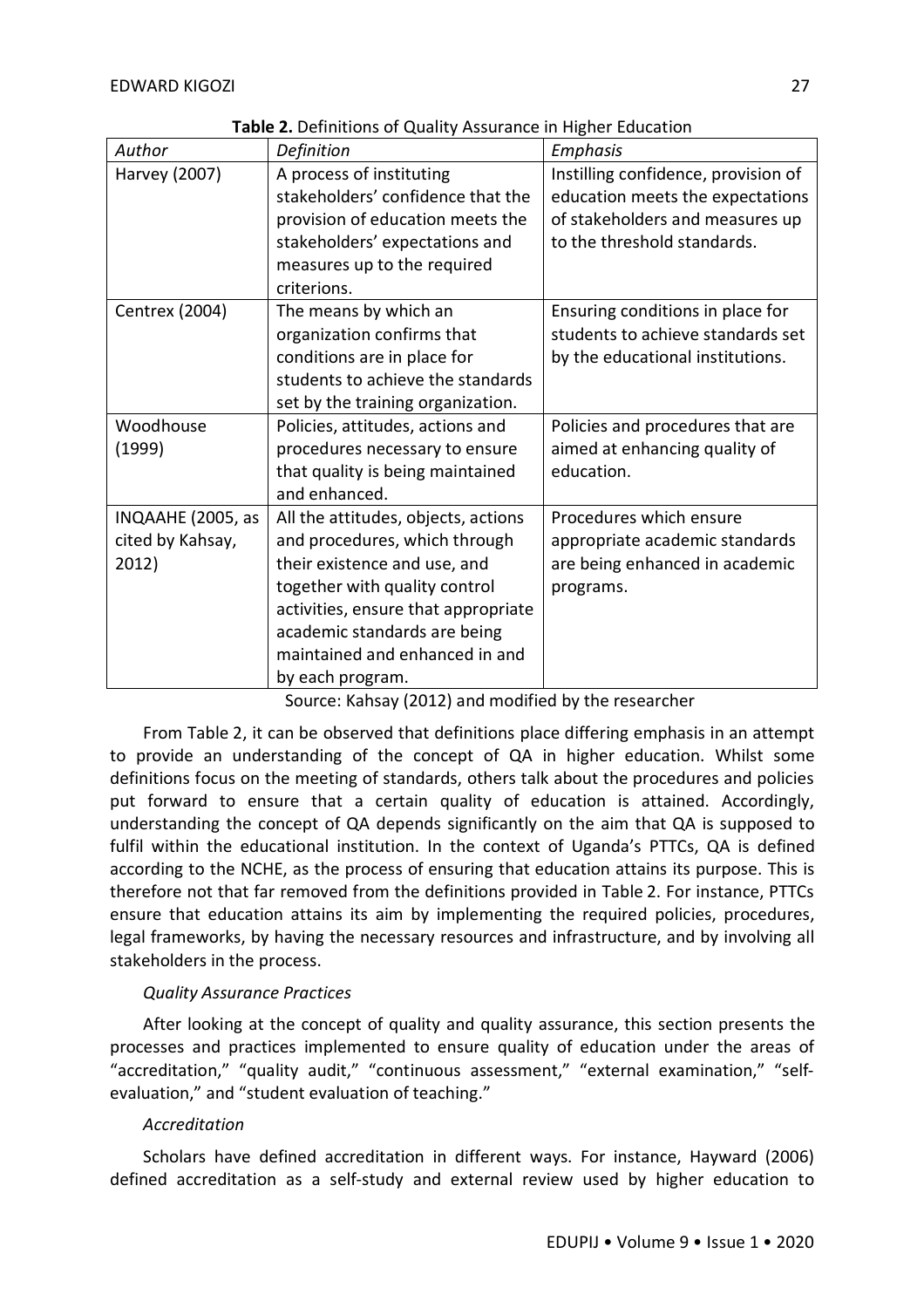#### EDWARD KIGOZI 28

examine colleges, universities, and higher education programs for the purposes of quality assurance and enhancement. According to Harman and Meek (2000), accreditation is defined as a process of assessment and evaluation through which an educational course or institution is recognized or certified as meeting a prescribed standard as stated by the accrediting agency. Accreditation involves self-evaluation and internal quality audit, followed by external review and audit, and then finally to rejection or acceptance of the higher education institution's accreditation application (Howard, 2006). Scholars such as Sywelem (2009) pointed out that its role is to ensure and enhance quality of education.

In addition to these views, accreditation promotes institutional autonomy, academic freedom, quality efficiency of the educational processes, and the commitment of both management and staff to student learning (Geda, 2015; Maniku, 2008). In the context of Uganda's PTTCs, a similar process of accreditation occurs as outlined by Howard (2006), but this occurs only in the private PTTCs rather than the public PTTCs, which are already state accredited by law. Here, the process places more emphasis on the required minimum standards, improvement, continuous reevaluation of the teaching and learning process, and less on experimentation.

#### *Quality audit*

According to Drennan (2000), quality audit can be defined as the logical and autonomous investigation conducted by experts in order to determine whether or not quality actions and related outcomes are in line with the planned arrangements, are implemented effectively, and suited to the achievement of the set objectives. On the other hand, Hayward (2006) defined quality audit as a process of review of an institution or program so as to determine whether or not its curriculum, staff, and infrastructure meet its stated aims and objectives.

From the definitions presented by the scholars, it is clear that quality audit is an evaluative process that compares what an institution does with what is required according to that stated by a QA framework or policy. Like other tertiary education institutions, Uganda's PTTCs conduct quality audit using performance indicators set by the Ministry of Education and Sports upon which they are audited in their quest for QA and enhancement. Harvey and Green (1993) pointed out that performance indicators promote continuous improvement, monitor efficiency and effectiveness in management, teaching and processes as well as in the performance of individual staff and the institution in general.

#### *Continuous assessment*

There is consensus among scholars and educationists that continuous assessment has been recognized as a fundamental part of everyday classroom instruction and a vital practice to ensure quality teaching and learning as well as the quality of education (Abejehu, 2016; Adebowale & Alao, 2008; Samson & Allida, n.d.). In addition, Samson and Allida (2018) contended that continuous assessment has been cited in the drive to ensure the quality of education. While adding to the opinions of previous scholars, Hernández (2012) and Abejehu (2016) explained that continuous assessment is conducted through *assessment for learning* in which teachers investigate how much their students know, what they can do, and what confusions, preconceptions, or knowledge gaps they encounter; *assessment of learning* in which teachers apply it to certify learning and to report on students' progress in school to their parents through indicating the students' relative position in the school compared to their peers, and is usually conducted at the end of a course unit, topic, grade, or program;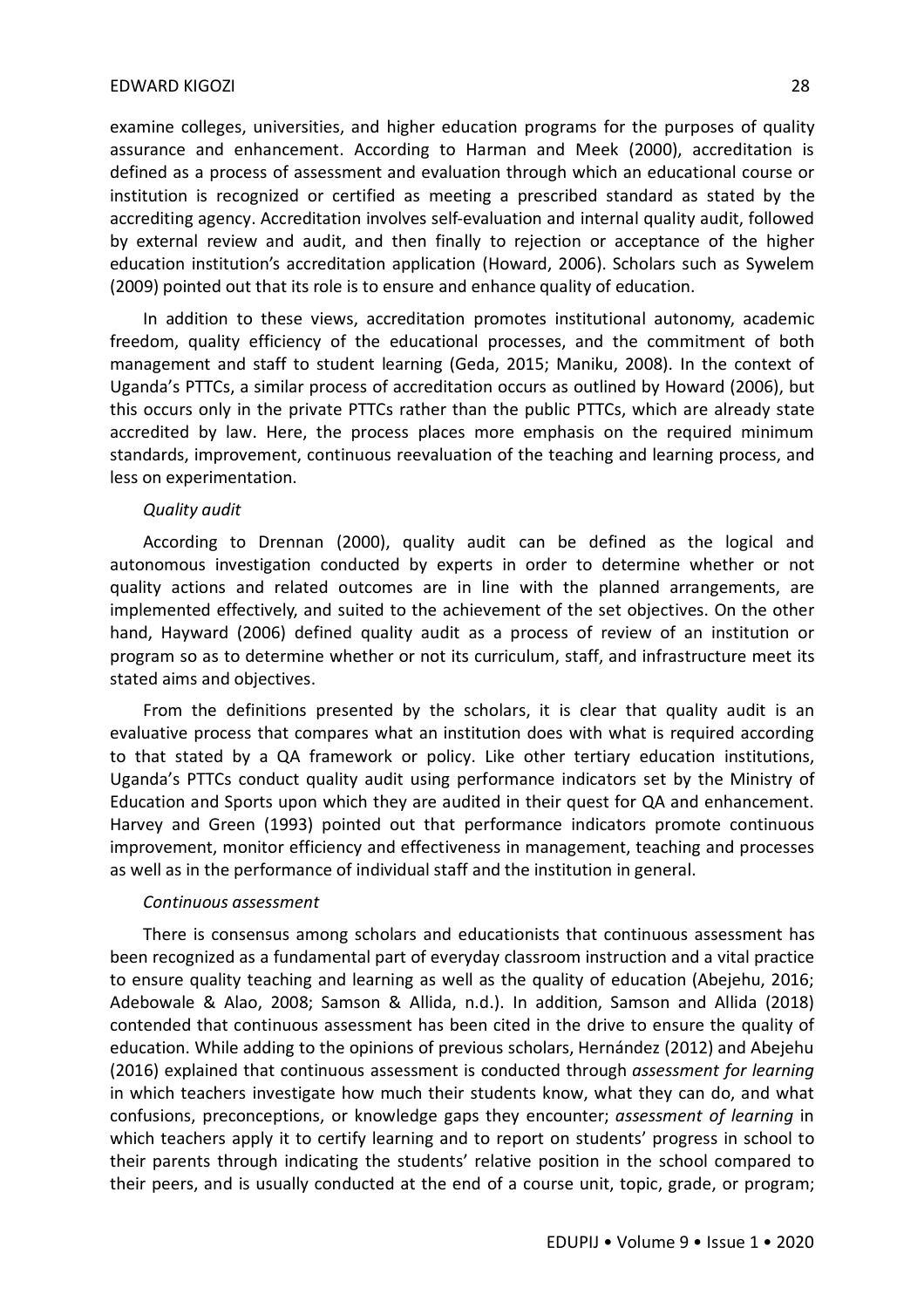*assessment as learning* which includes students as contributors to the assessment, learning process and as a link between them. Furthermore, added to these means in which continuous assessment is conducted, other purposes include: improvement of the teaching and learning process and motivating students to work harder, and therefore its success can also be measured in terms of the opportunities it provides for educational quality enhancement (Abejehu, 2016; Amedeker, 2014).

Accordingly, every educational institution, including PTTCs, in Uganda, and irrespective of its educational level, apply continuous assessment as a key to determining students' learning achievement and to identify their learning difficulties so as to consider the provision of special support, to improve teacher's pedagogical practices, and to improve the quality of education in general. In line with this, Uganda's Ministry of Education and Sports, through the NCHE, proposed continuous assessment in academic and practical subjects as a practice to ensure the quality of teaching and learning through ascertaining the all-round profile of students at all levels.

#### *External examination*

External examinations are used as gauges that register achievement deemed critical to students' success, and also as required to further their academic studies or to seek employment after leaving school (Abejehu, 2016; Rind & Mari, 2019; Vlaardingerbroek & Taylor, 2009). External examinations are prepared by a group of experts outside the faculty of the school or higher education institution, and are administered by a national examination board or other recognized examining body. Although examination are set by the external board, in most cases the papers are marked by teachers from higher education institutions. This system ensures that the students and the program abide by the prescribed standards of quality (Krečič & Grmek, 2010; Szanto, 2005). In addition, external examinations are seen as important in the maintenance of uniform standards at the end of a certain stage of academic learning, and provides the basis for choices made at the secondary stage and in creating incentives for better teaching and learning. In addition to the importance attached to external examinations, they also influence the process of teaching and learning in educational institutions, since their performance is also inextricably linked to their institutional success outcomes (Aworanti, 2011; Duvie & Eluwa, 2016).

Although external exterminations are deemed as critically important to preparing students for their future career life, they may also be seen to threaten teachers' professional control, such as deskilling their evaluative function, enforcing a centralized curriculum, removing teachers' rights to evaluate the outcome of their own activities, and introducing new and perhaps inappropriate measures of teacher efficacy (Carless, 2007; Noonan & Duncan, 2005; Runte, 1998).

In Uganda's higher education context, students enrolled at PTTCs undertake external examinations at the end of each academic year. These end-of-year examinations also act as promotional examinations for first year students and final examinations for second-year students. This is in line with the QA framework for tertiary and higher education institutions, which requires that students should be informed of their examinations and accompanying regulations pertinent to their grading system, and the period in which the examinations are to be conducted.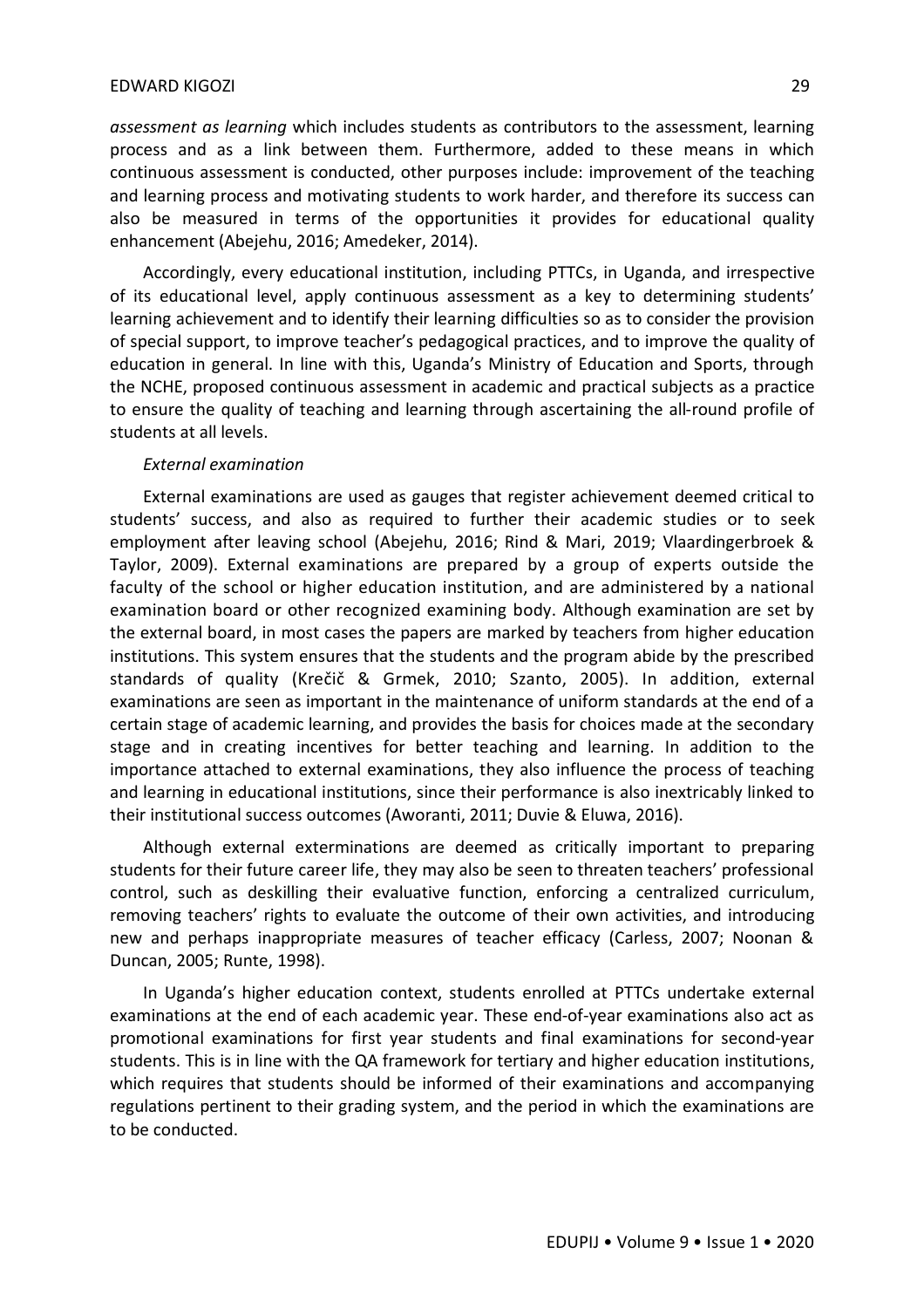## *Self-evaluation*

Self-evaluation is an institutional process conducted by the faculty members of higher education institutions, and is aimed at assessing the progress of the teaching and learning process and its outcomes, diagnosing problems that exist within an institution, or when preparing for external inspection, quality audit, or for accreditation (Di Biase & Maniku, 2019; Muresan, 2009). According to a literature review conducted by Muresan (2009), selfevaluation can be categorized as one of two types. First, there is *individual self-evaluation*, which is performed by staff members of an institution and is usually an associated or supplementary action to processes such as action research, lesson or classroom observation, or peer review as part of an exercise in participative evaluation or a professional development process within a teacher training program. Second, there is *institutional-level self-evaluation*, which is initiated by the school or college in order to facilitate continuous improvement of the institution's teaching and learning process.

In supporting individual self-evaluation, Martin and Stella (2007) further clarified that the self-assessment process generally involves faculty members working together with administrators in order to assess the strengths and weaknesses of their respective departments, as well as for identifying the causes of possible shortcomings through applying the evaluative process known as Strengths, Weaknesses, Opportunities, and Threats (SWOT) analysis.

In the context of Uganda's PTTCs, self-assessment processes are conducted at both the individual and institutional levels. For privately operated PTTCs these evaluations are conducted as preparatory to external quality audits and accreditation, whilst public PTTCs conduct such evaluations as preparatory to quality audits and assessments.

#### *Student evaluation of teaching*

With students considered the major stakeholders of educational institutions, their opinions about the teaching and learning process are vital in ensuring and enhancing the quality of education. As such, *student evaluation of teaching* (SETs) has been included as a key factor to the quality agenda with regards to attaining quality through the demonstration and maintenance of institutional performance and effectiveness in the teaching and learning process (Thielsch, Brinkmöller, & Forthmann, 2018). In addition, Spooren, Brockx, and Mortelmans (2013) contended that, student evaluation of teaching is a major practice in assessing teaching quality through collecting, analyzing and interpreting data from students, and in providing feedback to individual teachers in order that they may improve in the carrying out of their professional duties. Citing the literature of Kember, Leung, and Kwan (2002), Spooren et al. (2013) explained that SETs fulfil the roles of improving the quality of teaching, offer inputs for staff appraisal exercises, and demonstrate adequate procedures for ensuring the quality of teaching and learning processes.

While supporting the works of previous scholars, Hornstein (2017) pointed out that in order to strengthen the aforementioned roles, students should be able to freely air their experiences through SETs about their courses, instructors, course content, and the availability of their instructor for consultation outside of class time, with the aim to improve the quality of teaching and education in general. Since students are the primary recipients of academic instruction, they evaluate teaching effectiveness grounded on their perceptions and experiences, and hence are positioned to provide meaningful feedback to both their instructors and the upper management of the educational institution. Although students are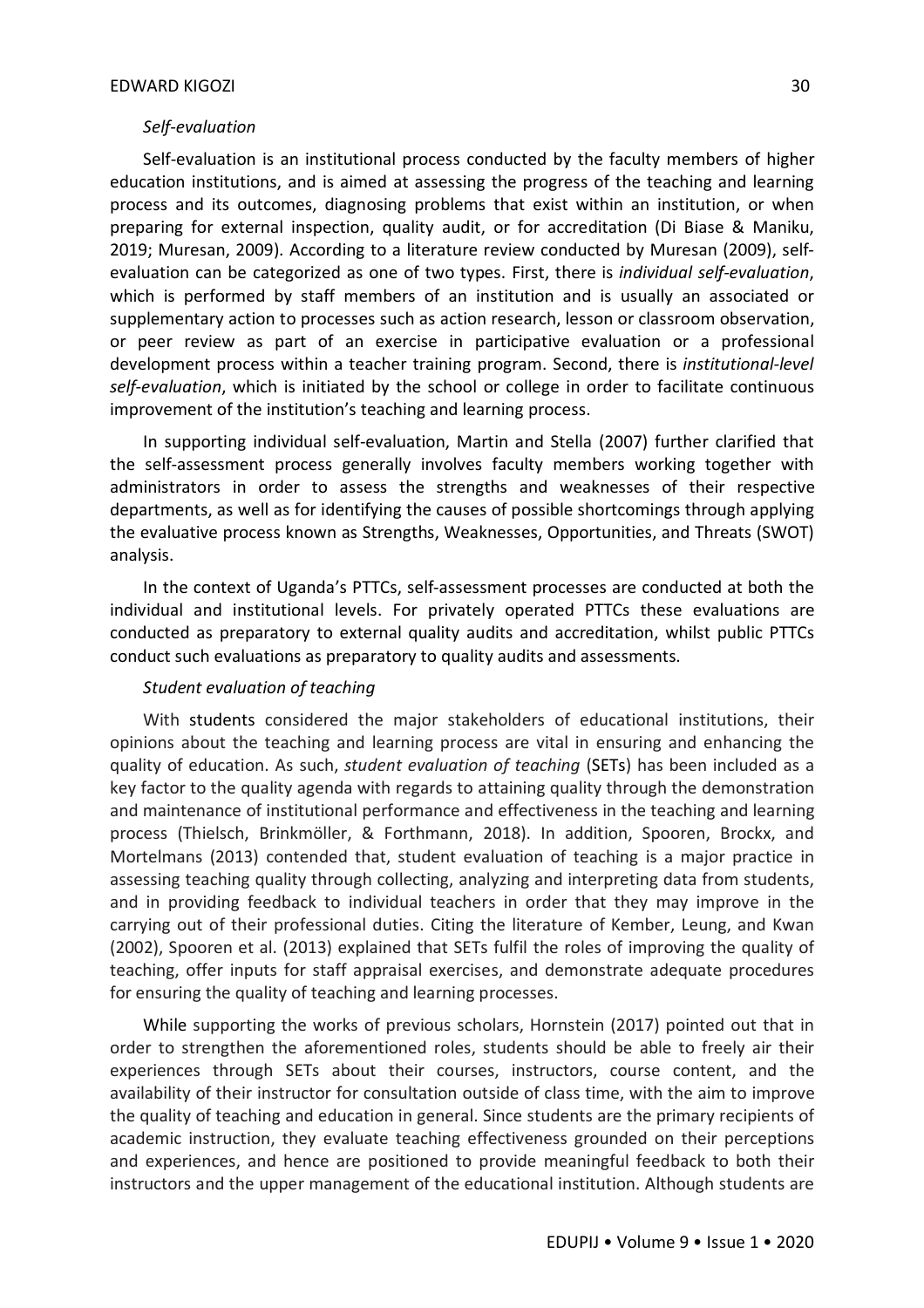vital in the process of ensuring instructional quality, they have also been criticized as being unreliable and biased, and the process may encourage some students to place total responsibility for the quality of their education on their instructors rather than themselves (Boring, Ottoboni, & Stark, 2016; Bunge, 2018).

# *Challenges to successful implementation of QA*

In addition to looking at QA practices implemented within educational institutions, challenges to the successful implementation of QA practices must also be considered. As quality assurance involves several issues such as monitoring, accountability, and evaluation in enhancing the purpose of QA, at the same time it necessitates integrating the perspective of different stakeholders, and is thereby liable to several challenges.

A number of studies have been conducted in order to investigate the various challenges encountered in the implementation of QA within educational institutions. Altman, Schwegler, and Bunkowski (2014) conducted a study to investigate faculty beliefs and their plans to participate in peer QA reviews using the a quality matters rubric. Through a qualitative approach, the findings of their study indicated that the major challenges facing QA were founded on the attitude and perception of faculty members regarding the QA process of peer review, the creation of a quality culture, and the application of digital learning and technology integration in quality assurance In another study, Okwakol (2008) examined the challenges faced by African universities and national quality assurance bodies in ensuring quality. Through a review of the published literature, Okwakol's study reported that the major challenges facing QA in African universities were the rapid expansion of universities, their infrastructural inadequacies, lack of facilities and up-to-date instructional materials, as well as obsolete and often non-existent equipment, outdated curricula, and limited financial resources and administrative support. The study argued that most QA systems, processes and practices were imported from developed counties, and that developing countries should themselves develop QA mechanisms of their own that better reflect their own specific country needs and context.

In another study, Sang and Ahn (2014) examined the challenges facing the effective implementation of regional QA of cross-border higher education through qualitative review and document analysis. Their study identified QA challenges to cross-border education as a lack of roles played by students, professionals, and academic bodies in ensuring quality, lack of similarity across the education system and meaning of quality in collaborating countries, lack of national accrediting agencies across bordering countries, cheating and unreliability of data about institutional activities and programs among member institutions, and the liberalization of policies having resulted in the proliferation of higher education institutions, especially those privately operated, leading to reduced quality education being offered.

Zavale, Santos, and da Conceição Dias (2016) conducted a study to investigate the features and challenges faced when implementing an Internal Quality Assurance system within African higher education institutions. Through a review of the literature, their study found that the major challenges in implementing an Internal Quality Assurance system with African higher education institutions are associated with linking QA to decision-making and to funding strategies, training human resources and funds allocating for such a system, enabling the system to be assimilated across the university community, and defining measurable and objective quality standards to enable unbiased performance classification.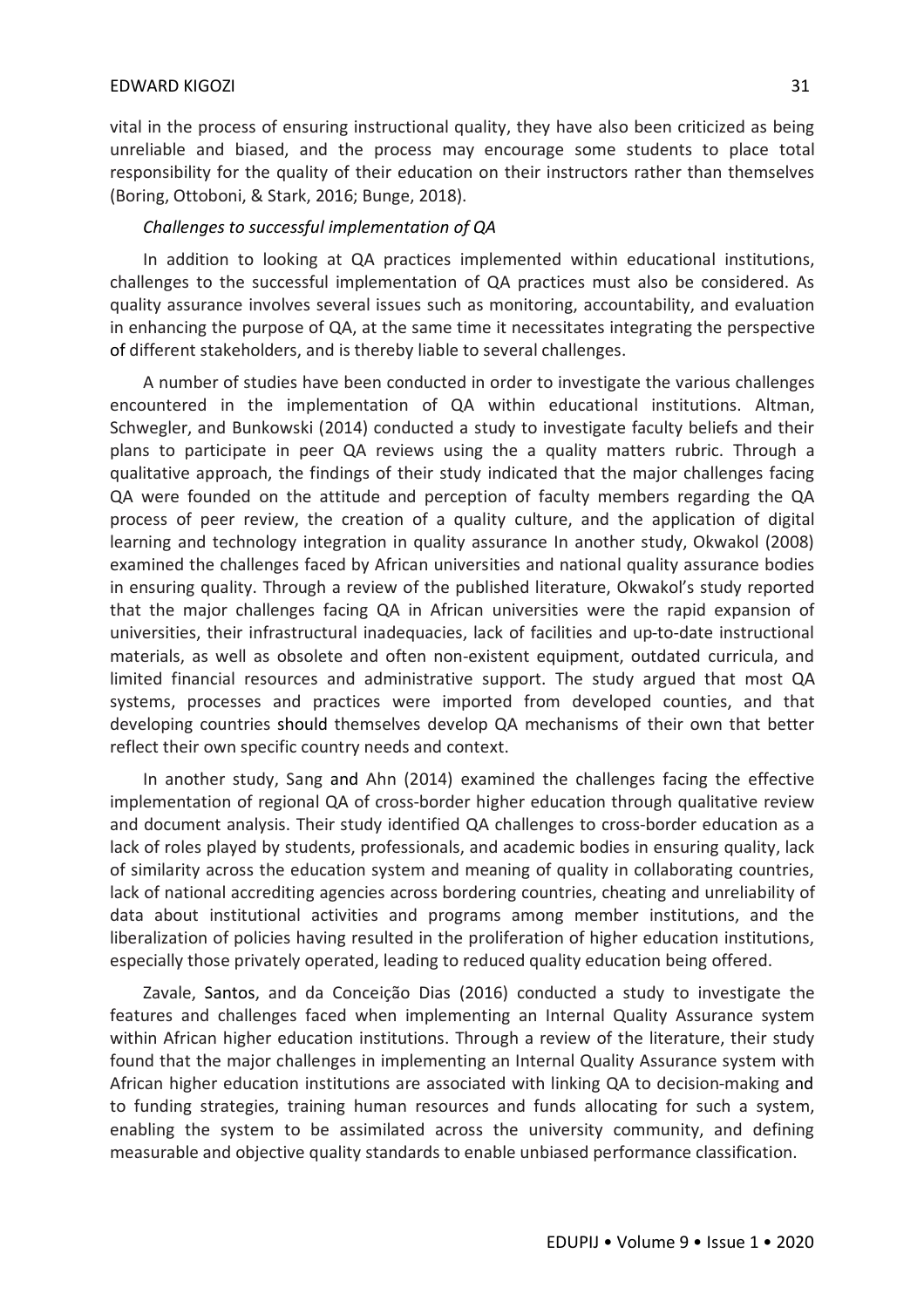Using a descriptive survey design, Mureithi (2012) conducted a study aimed at establishing the constraints facing QA and standards officials in supporting curriculum implementation in public secondary schools in Nyandrua County, Kenya. The study's findings indicated that teachers' attitudes, teachers' cooperation, ineffective curriculum supervision by administrators, lack of teachers' commitment, inadequate facilities and resources, failure by teachers to wholly implement recommendations made by Quality Assurance Safety Observers (QASOs) in curriculum implementation, inadequate funding allocated to support QASO activities, inadequate staff to carry out QASO duties, limited training for QASOs to improve service delivery skills, reliance upon District Education Offices in terms of facilitation, inadequate capacity-building for QASOs and lack of access to policy documents to support curriculum implementation in schools, and inadequacy of QASO staff and resources.

While aiming at evaluating the challenges of QA in fashion higher education in Ghana, Pongo, Asare, and Abdul-Fatahi (2015) conducted a study using a sample of 100 participants from four higher education institutions. Their findings indicated that poor quality of educational input, process, and output, the unavailability of resources due to increasing student population, and the absence of well-planned curriculum design and review processes were the major challenges to QA in Ghanaian fashion higher education.

Odhiambo (2014) conducted a study to examine the critical issues and challenges facing Kenya's public higher education in its struggles with the QA mechanisms. With in-depth interviews and document analysis, the outcomes of the study identified the challenges were identified as inadequate funding, the rapid expansion of higher education in Kenya, ensuring the quality of increasing open distance education and the autonomy of universities, as granted under law prior to the QAA and continuing since.

From the studies examined, the challenges identified are generally based on the resistance of staff, inadequate funding and resources, lack of adequate curriculum supervision, and the poor allocation of resources. However, the studies conducted were out of context for Uganda's PTTCs, hence the current study's aim to investigate those challenges and barriers specific to the successful implementation of QA in Uganda's PTTCs.

## **Methodology**

The current study applied a qualitative design using focus group discussion. A total of four PTTCs were purposively selected for the study, namely Buloba (BLK) and Ggaba (GBK) as private PTTCs, and Kibuli (KIB) and Rakai (RBK) as public PTTCs. Focus group discussions were conducted with student teachers from the four selected colleges who were in their final year of study. In total, four focus group discussions were held with a total of 20 student teachers in each group. The application of focus group discussions as a method to collect data is regarded as being highly productive, appropriate, relevant, and engaging for the participants in their natural setting. In the current study, the focus group discussions aimed to elicit student teachers' views, feelings and perceptions on the issue of QA practices and implementations within their respective colleges. The choice of employing focus group discussions was also underscored on the premise that they would provide a better level of understanding as to the implementation of QA practices as the main actors in the learning process, as well to understand the challenges encountered from student teachers in their own words.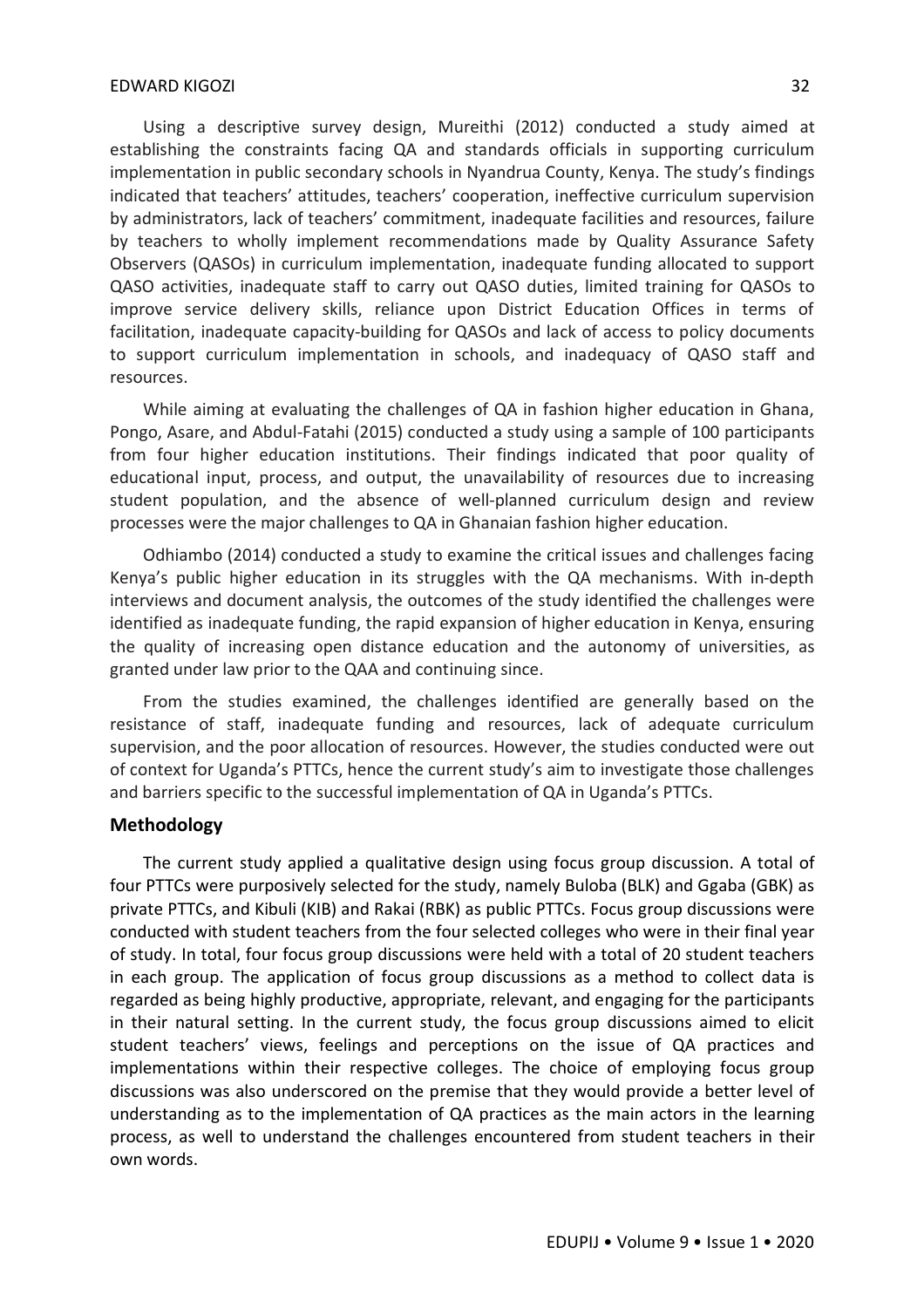Data captured from the focus group discussions were transcribed verbatim, and then coded, analyzed thematically and finally categorized according to the research questions of the study. This process helped the researcher to identify the initial concepts, and then to develop the codes, group conceptual constructs, and finally to analyze the trends evident in the data. Coding, categorizing, and themes were arrived at through content analysis of the transcribed interviews, and the process involved the iterative reading of the interview transcripts, identifying initial concepts, developing codes representing evocative attributes for recurrent concepts, categorizing related codes, and the developing and grouping of conceptual constructs or themes as recommended by Miles and Huberman (2004) and Saldana (2009).

# **Results**

This section presents issues revealed by the current study in relation to the implementation of quality assurance practices in four Ugandan PTTCs.

The emerging themes are listed in Table 3 and Table 4, and also detailed in the text, along with excerpts taken from the focus group transcripts added as examples. Pseudonyms have been used in order not to identify the respondent by name whose words form the excerpt. In addition, other respondents who responded similarly are listed. The three letters of the pseudonym denote the PTTC (e.g., RBK: Rakai), followed by the respondent's assigned number in the data analysis.

#### *Quality Assurance Practices*

Based on the thematic analysis of the focus group discussion data, in the form of transcribed interview records, major themes from the categorization and combining of emergent themes related to QA practices are presented in Table 3.

| <b>Research Question 1</b>            | <b>Themes</b>                     |
|---------------------------------------|-----------------------------------|
| What quality assurance practices are  | 1. Institutional quality audit    |
| applied in Uganda's Primary Teacher   | 2. Continuous assessment          |
| <b>Training Colleges?</b>             | 3. Student evaluation of teaching |
|                                       | 4. External examination           |
|                                       | 5. Accreditation                  |
|                                       | 6. Self-evaluation                |
| テレー・・・・ オーチェントワークション・ナーション ピュー・シーン けん |                                   |

*Theme 1: Institutional quality audit* \*\*Text missing \*\* *Theme 2: Continuous assessment*

Continuous assessment has been used as a tool to enable continuous learning and the discovery of new knowledge, as well as improving academic performance and quality. Regarding this, one focus group mentioned that:

There is a process of continuous assessment in our college in which we, the students, are assessed in different ways such as giving us weekly assignments, start-of-term examinations, and midterm examinations. These prompt us though to go to the library to research, and even the tutors help us to discuss among ourselves in groups. [RBK003; KIB004]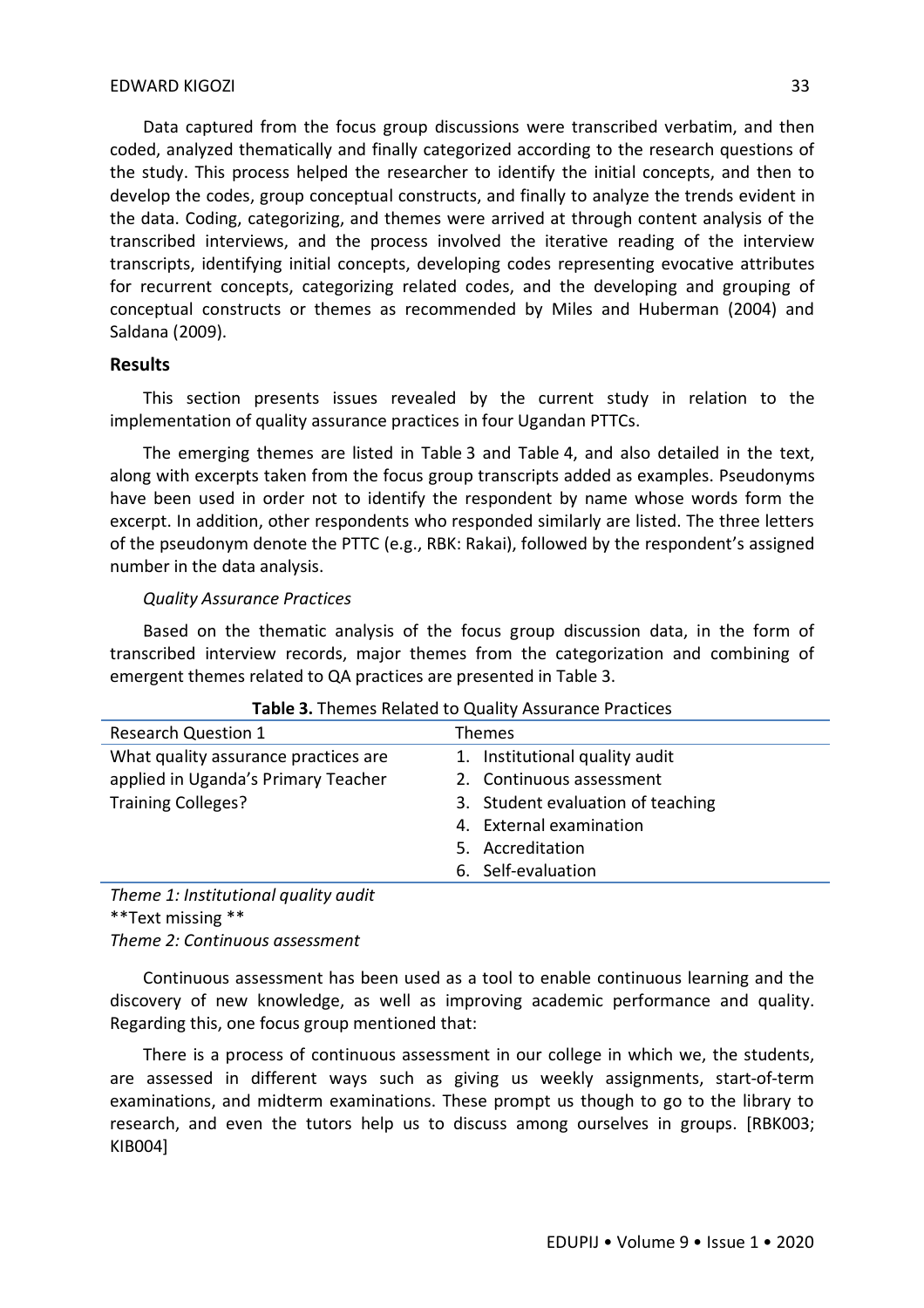#### *Theme 3: Student evaluation of teaching*

Quality assurance practices improve students' learning, especially when all stakeholders such as the management, teaching staff and students are involved, and each are committed to QA development and implementation.

This was witnessed by some of the respondents, as shown in this example:

As students, we are told that we are responsible for our own learning, and because of this we are mandated to fill out a questionnaire survey to give feedback to the management about the teaching and learning process to improve the quality of education. [GBK001; RBK005; KIB; BLB009]

Similarly other respondents mentioned that:

We are involved as student teachers on how the college is progressing each month or term with surveys from the principal, tutors and various administrators. We discuss how things are running at the school; where there is a weakness we come up with a way forward, and where there is a strength we can promote it. [GBK002; KIB005; RBK007; BLB002]

#### *Theme 4: External examination*

External examinations are regarded as one of the main processes of ensuring quality in the PTTCs. In their discussion, four of the respondents mentioned the following about external examinations:

As a way of ensuring quality, our college is affiliated to external examinations organized by Kyambogo University, and include regional-level mocks and final examinations administered by external examiners who assess and mark them, and then send the results without knowing who we are. This helps bolster our confidence in that we have achieved the required competences that will make us into high quality teachers. [GBK002; RBK007; KIB002; BLB005]

On this topic, some other respondents further mentioned that:

Before we qualify as teachers, we must sit a national examination, which is set and marked by external examiners at the end of each year. External examinations are sat by both first year and final year students, and without passing them one can't become a teacher. [GBK003; RBK005; BLB001]

#### *Theme 5: Accreditation*

As in many countries, accreditation is a process whereby an institution or its programs are recognized as meeting the accepted standards to be offered at either tertiary or higher education institutions. Accreditation is not a requisite for public PTTCs because they were established under an Act of Parliament, giving them a certain level of autonomy in their governance and quality assurance.

Private PTTCs, on the other hand, are required to submit to a licensing and accreditation process (National Council for Higher Education, 2006). On this, one respondent mentioned that:

In one of our meetings, the principal mentioned that as our PTTC was privately operated, it is mandated to undergo accreditation and must be approved by the NCHE and the Ministry of Education and Sports to gain the license to operate. [GBK001]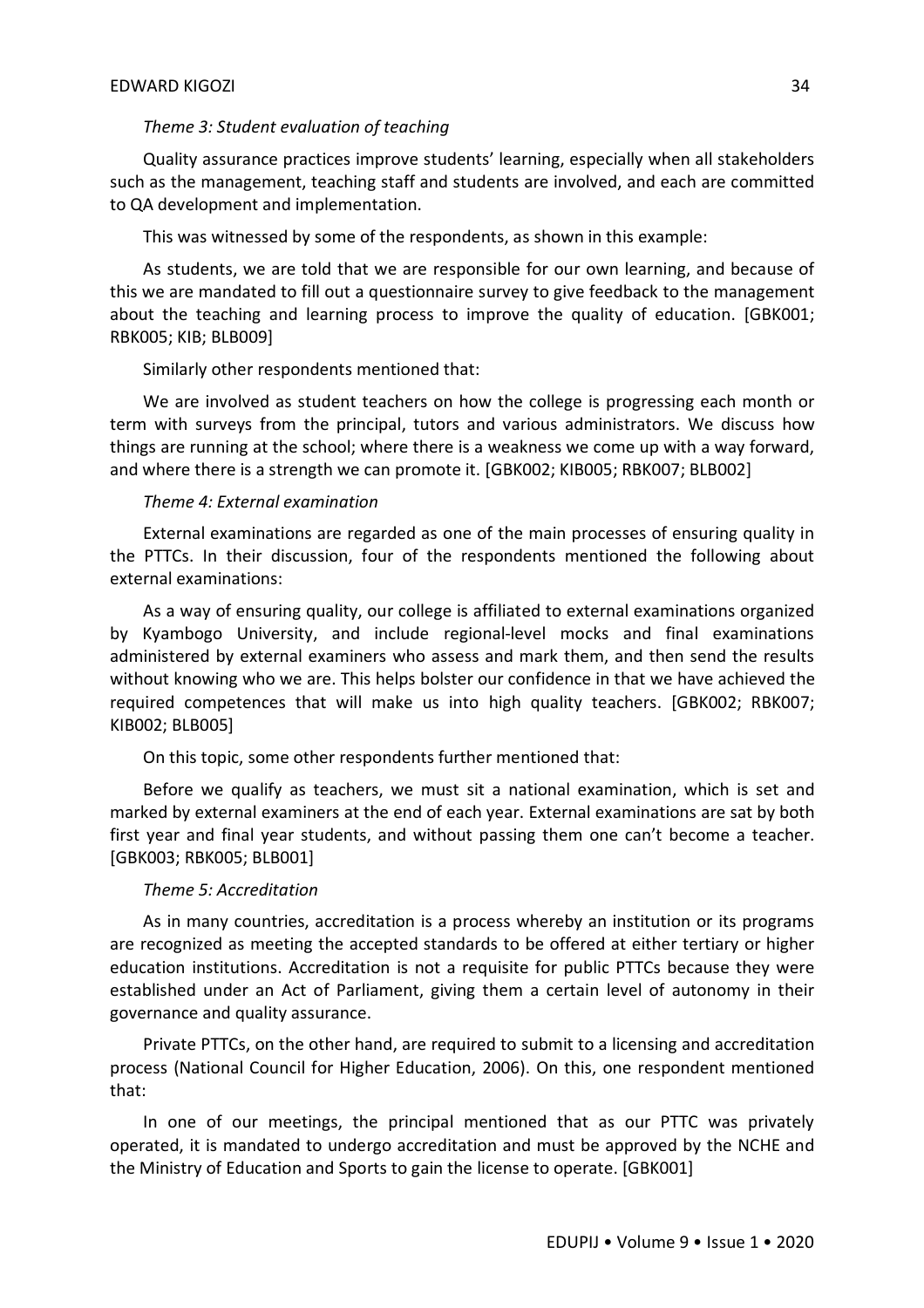Another respondent also mentioned that:

Last year we were told by the management that we were preparing to renew our license, and that we were requested to participate in the process by filling out some survey questionnaires and should be prepared to be interviewed by Ministry of Education and Sports officials and those from the NCHE. [GBK007]

Furthermore, one respondent added that:

Yes, true, our college has undergone a process of accreditation and I myself witnessed a period of tension among the tutors and the upper management, where they both had to work extra hours in the day as well as preparing some students who were to participate in the process. [BLB005]

When the researcher asked students from public PTTCs about the process of accreditation, this is what some of them mentioned in response:

I have never seen such a process being applied in our college, although we do receive officials from the Ministry who inspect our college. [RBK039]

Another student mentioned that:

Our college has never conducted such a process, although I don't know the reason why, and also I haven't see the word 'license' as written on the signposts of the private colleges. Maybe I will ask the principal of our college about it. [KIB007]

#### *Theme 6: Self-evaluation*

According to one focus group, their college conducted self-evaluation in order to constantly improve the teaching and learning process. One of the respondents mentioned that:

Our college conducts self-evaluation every year so as to identify areas of strength and weakness that require improvement. In this way, we able to achieve the quality of teaching and learning and hence quality of education. [GBK006]

Other respondents also added that:

Given the chance for our college to undertake self-evaluation has enabled it to regularly implement suggested improvements, and we now realize that the quality of teaching and learning as well as the education has improved greatly. [GBK004: BLB001]

## *Challenges to successful QA practices implementation in Ugandan PTTCs*

When compared to other tertiary and higher education institutions in other parts of the world, the implementation of quality assurance practices in Uganda's PTTCs is still in its infancy, and thus often antagonized by certain challenges and barriers.

Based on the thematic analysis of the focus group discussion data, in the form of transcribed interview records, major themes from the categorization and combining of emergent themes related to challenges to successful QA practices implementation are presented in Table 4.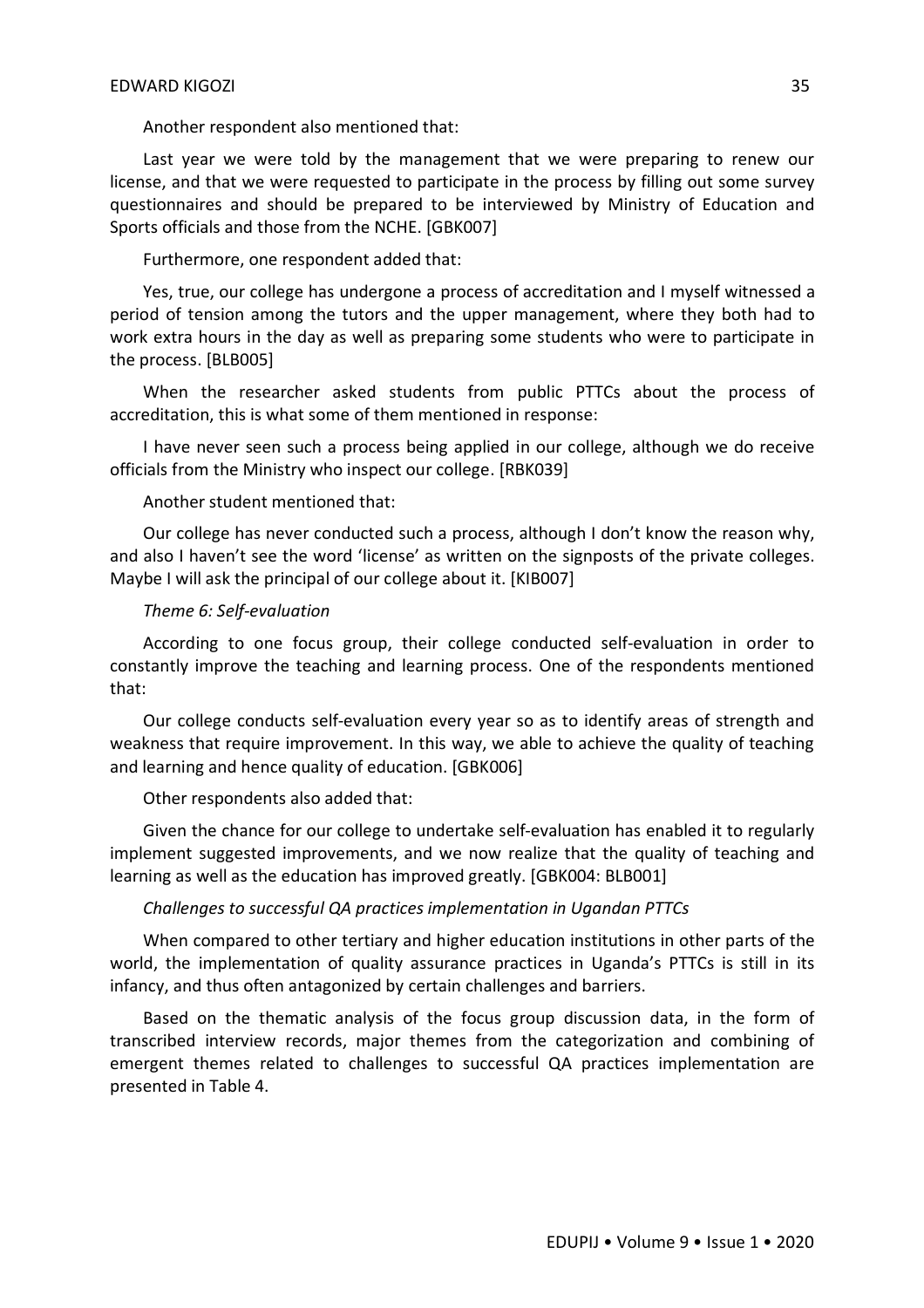| <b>Research Question 2</b>                                              | <b>Themes</b>                                        |
|-------------------------------------------------------------------------|------------------------------------------------------|
| What are the challenges to the                                          | 1. Negative attitude towards QA                      |
| successful implementation of quality<br>assurance practices in Uganda's | 2. Lack of skilled manpower for QA<br>implementation |
| <b>Primary Teacher Training Colleges?</b>                               | 3. Improper communication                            |
|                                                                         | 4. Lack of financial resources for QA                |
|                                                                         | implementation                                       |

**Table 4.** Themes for Challenges to Successful QA Practices Implementation

# *Theme 1: Negative attitude towards QA*

Data analysis from the focus group discussion also showed that the implementation of QA practices suffers from negative attitudes from the college community, and particularly from the tutors. Some of the respondents mentioned that:

Tutors in our college look at quality assurance as a mission to detect their faults. They see the Student Coordinators who give assistance to the Director of Studies (who also doubles as the Quality Assurance Officer) as agents who report whatever mistake they do in class in our weekly reports about the teaching and learning process. [RBK011; BLK001]

# *Theme 2: Lack of skilled manpower for QA implementation*

Data from the student teacher focus group discussions showed that both the tutors and students involved in QA implementation are not well-trained in the implementation of QA processes. Furthermore, they are barely assisted in their continuous drive to advance the skills in QA processes and implementation. In other words, there is no clear mechanism for the training, supervision and coaching of tutors working on QA within the PTTCs. As a case in point, one focus group respondent explained that:

Our college doesn't receive enough assistance from the Ministry of Education and Sports, yet it is a public PTTC. We are only told that we must fill in some questionnaire and then submit it. When we ask about its importance, we are just told that it is from the Ministry of Education and Sports. [RBK007; KIB002; BLK007]

# *Theme 3: Improper communication*

While maintaining dialogue with the student teachers in the focus group discussions, it was indicated that proper communication regarding QA processes and implementation is still seen as an obstacle.

Concerning this issue, one of the student teachers stated that:

There is a lack of well-organized communication regarding the conveying of information regarding the progress of quality assurance from the Ministry of Education and Sports to the students, and even to our parents or other stakeholders. [RBK008; BLK006]

# *Theme 4: Lack of financial resources for QA implementation*

The majority of focus group respondents voiced that implementing QA practices is a complex process, and can be financially demanding for the PTTC's management. Regarding this, the respondents mentioned that:

Financial issues, in that at the national level and institutional level there is a lack of money or capital to build infrastructures, like when you go to the institutions you may find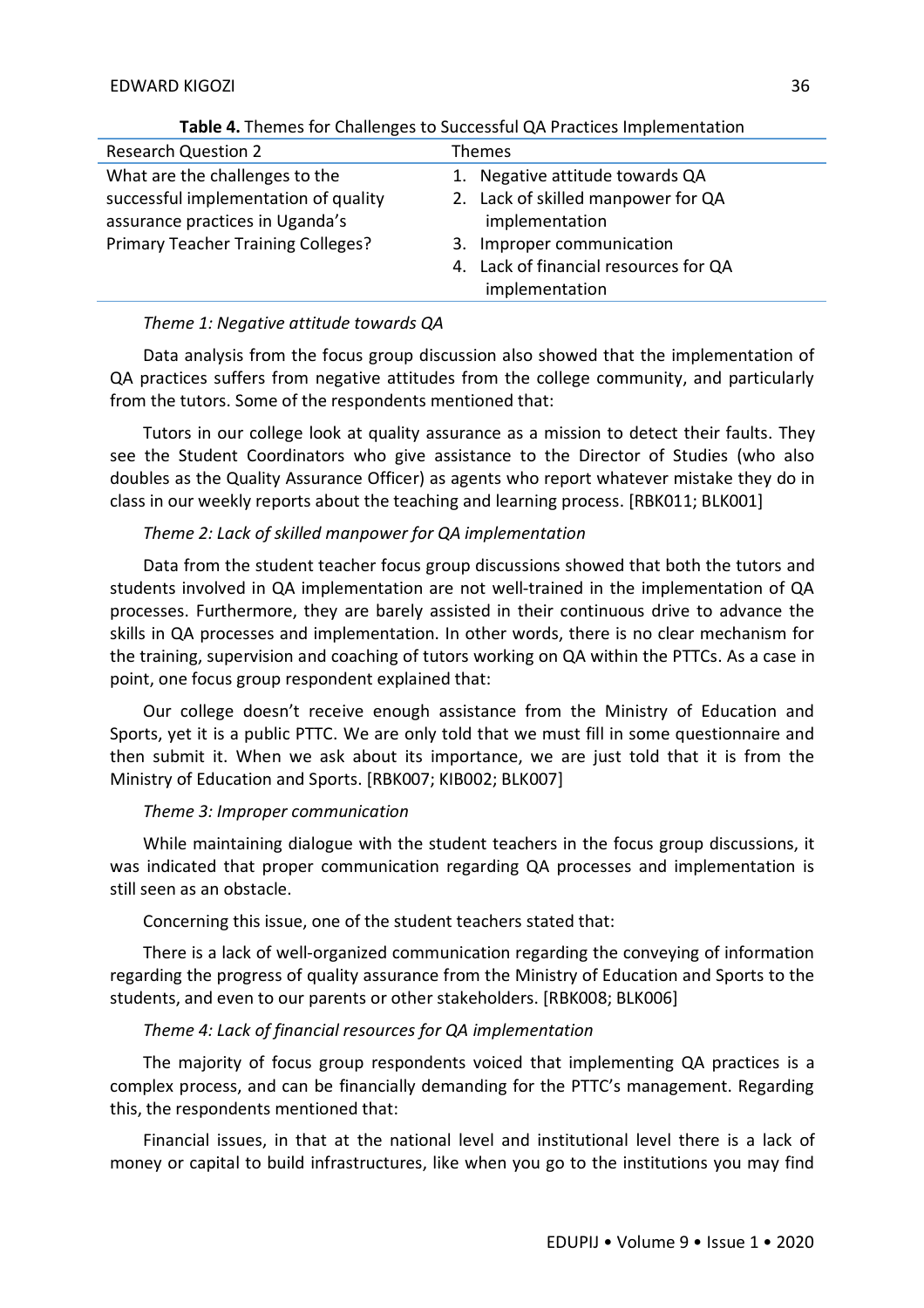## EDWARD KIGOZI 37

poorly-funded projects. In the institutions, there is a lack of resources, and that lack of money leads to a lack of resources in the institution. [GBK002; KIB004; RBK010; BLK007]

The preceding discussion shows that the PTTCs are committed to implementing QA practices, and consider it as the major basis for the improvement of teaching and learning, and for enhancing the quality of education as a whole.

# **Discussion**

The primary aim of the current study was to identify the quality assurance practices applied in Uganda's PTTCs, and the challenges faced when implementing QA practices from the students' perspective through employment of focus group discussions.

# *Quality Assurance Practices Applied in PTTCs*

The PTTCs are involved in conducting internal and external QA practices in order to identify the different QA areas so as to ensure that the colleges continuously transform themselves and thereby improve their academic and institutional performance. While discussing the QA practices implemented in the PTTCs, the findings were categorized into internal and external QA practices. In terms of internal quality assurance practices, these are institutional quality audit, continuous assessment, academic meetings, student evaluation of teaching, and self-evaluation. While the external quality assurance practices are external examinations, and accreditation.

### *Internal Quality Assurance Practices*

With regards to internal quality assurance practices, Harvey and Green (1993) asserted that the aim of implementing QA practices is to ensure that there are mechanisms, procedures and processes in place to ensure and enhance the quality of teaching and learning, as well as for it to be provided according to a prescribed level of quality. Each of these are discussed as follows.

*Institutional quality audit*

*\*\*Text missing \*\** 

# *Continuous assessment*

The student teachers reported that they are assessed by way of continuous tests, assignments, start-of-term examinations, practical projects, and end-of-term examinations. As in other tertiary education institutions, ensuring the quality of education in PTTCs also involves processes of continuous assessment conducted in certain categories, with *assessment of learning,* which emphasizes what the students know and can do; *assessment of learning,* which looks at students' academic progress; *assessment as learning,* where students perform an activity in which they are engaged as critical assessors of the teaching and learning process and are expected to make sense of information whilst relating it to prior knowledge, and then master the skills involved (Abejehu, 2016; Asabe, 2007; Juliet, 2007). Continuous assessment is applied in order to improve the quality of education. This is also in line with the opinion of Abejehu (2016), who also contended that continuous assessment is a major component of the teaching and learning process, and acts as a key practice in terms of educational quality assurance.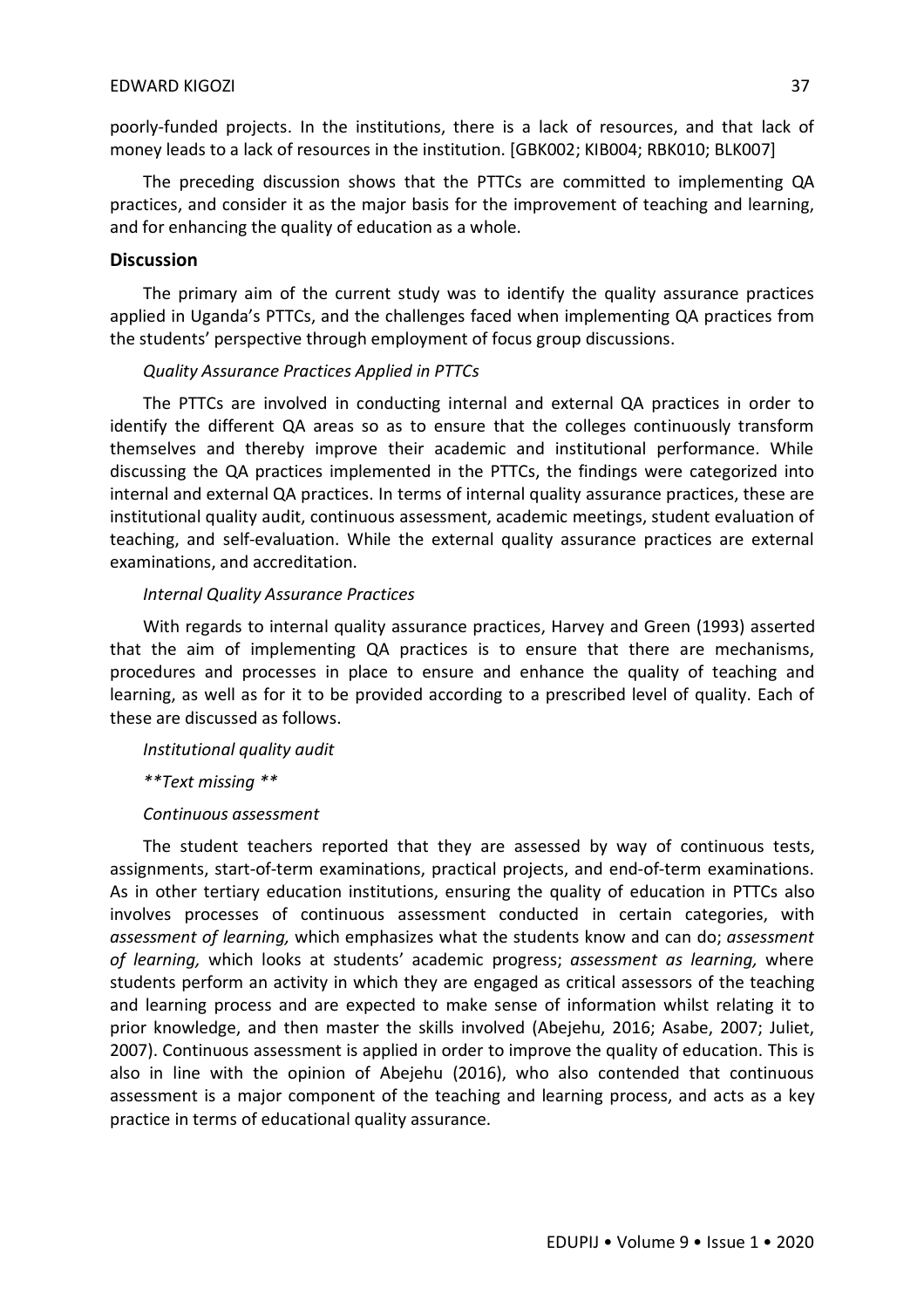# *Student evaluation of teaching*

The current study revealed that the student teachers and their learning was at the center of implementing QA practices in the PTTCs. The students were reportedly deeply engaged in ensuring and enhancing the quality of the education they sought to achieve whilst enrolled at their respective teacher training colleges. All of the respondents from the four colleges mentioned being involved in QA, and mostly through providing feedback by completing surveys regarding their satisfaction with their courses, and in evaluating the teaching and learning process.

When students are involved in the implementation of QA practices, it helps them to take ownership of their own studies, and thereby to improve its quality. This is supported by Coates (2007), who asserted that involving students in QA enables them to become acquainted with what is taking place in their college, and hence to contribute to their own productive learning and quality of education. In addition, Trowler (2010) contended that student engagement in quality processes leads to positive outcomes in terms of student success and development, as well as the general quality of education.

#### *Self-evaluation*

Respondents from the private PTTCs (GBK004, GBK006, and BLB001) revealed that their colleges conducted self-evaluation in order to identify the strengths and weakness in the implementation of QA practices so as to improve the teaching and learning process. In support of this, Podgornik and Mažgo (2015) elaborated that the aim of self-evaluation is to ensure quality, development, and progress within educational institutions. They further stated that self-evaluation results in the preparation of action plans, which include the introduction of changes, improvements, and innovation to the appropriate areas in need.

#### *External Quality Assurance Practices*

The external quality assurance practices are those conducted by external experts or agencies in order to ensure the quality of education delivered by the PTTCs.

#### *External examination*

All of the student teachers voiced that their colleges were fully involved in external examinations as a means to improving the quality of education. Student assessment is vital in ensuring the quality of education as it ensures learners have achieved the expected earning outcomes and competency levels. External examinations are conducted by external examiners who remain objective whilst grading students in order to ensure that the quality of student outcomes is achieved without compromise.

#### *Accreditation*

Students from the private PTTCs (GBK001, GBK007, and BLB005) revealed that their colleges had been through the accreditation process. Accreditation involves self-evaluation, internal quality audit followed by external review and audit, and finally to the rejection or acceptance of the accreditation application of the higher education institution (Howard, 2006). According to Geda (2015), Maniku (2008), and Sywelem and Witte (2009), accreditation ensures and enhances the quality of education through promoting institutional autonomy, academic freedom, and the quality efficiency of the education process, management, as well as faculty's commitment to student learning.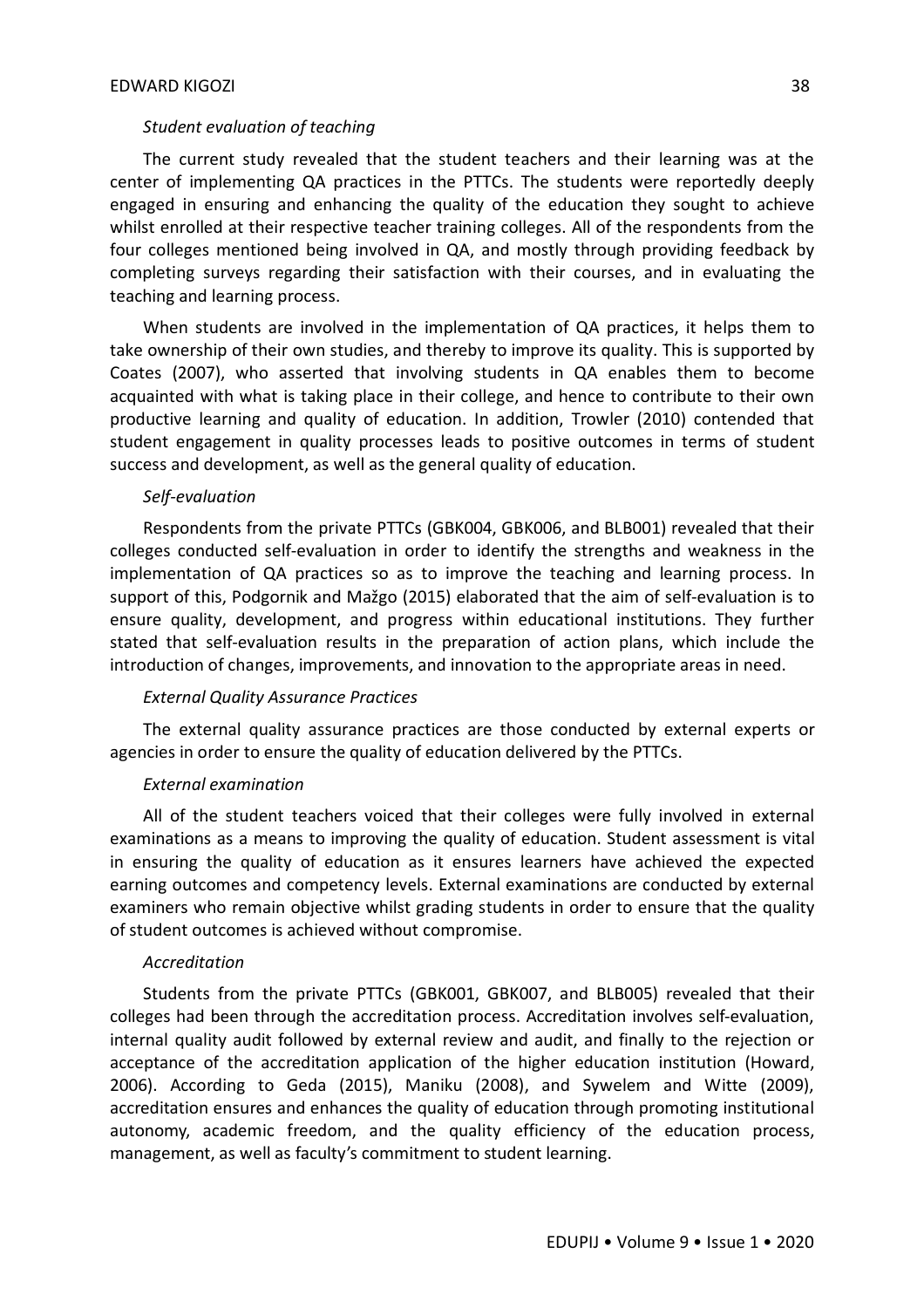### *Challenges to Implementation of QA Practices in PTTCs*

While conducting QA practices, several challenges were encountered by the PTTCs. The study revealed these challenges as negative attitude towards QA, lack of skilled manpower for QA implementation, improper Communication, and lack of financial resources for QA.

## *Negative attitude towards QA*

The study revealed that QA implementation can be negatively affected by negative attitude towards QA. Many tutors look at QA as a tactic to find fault in their work, which may ultimately put their jobs at stake. This is in line the opinion of Odhiambo (2014), who contends that QA implementation can face several obstacles, with the most prevalent being the resistance of staff due to negative attitudes towards QA, whereby they feel QA to be just another form of managerial oversight designed to push them around as they attempt to do their work.

### *Lack of skilled manpower for QA implementation*

The study revealed one challenge faced in QA implementation is often an inadequacy of well-trained human resources in the area of quality assurance. Often, the management of the PTTCs select tutors who possess limited or no knowledge in the field of QA, and as a result they exhibit indifference to the task, making it difficult to implement QA effectively.

#### *Improper communication*

The study revealed a lack of proper communication of QA practices and policies between the PTTC management teams and the student teachers, leading to misunderstandings about the whole QA process and the subsequent improper implementation of its practices. The respondents further mentioned that their colleges lacked any system of conveying information regarding the progress of QA from the Ministry of Education and Sports to the students, and even to the parents or other stakeholders. Because of this, most stakeholders only see changes taking place without their knowledge or those that they are asked to implement, thereby creating considerable challenges to attaining and maintaining quality of education.

# *Lack of financial resources for QA*

Another theme that emerged from the focus group discussions was the lack of financial resources available for the implementing of QA practices. It is well known that ensuring quality of education comes with a certain cost, therefore in situations where there is an inadequate allocation of necessary funding, there may be considerable challenges in ensuring quality assurance and enhancing its effectiveness in practice. This finding is also in line with that of Mureithi (2012), Odhiambo (2014), and Pongo et al. (2015), who also confirmed that a lack of financial resources cripples the process of implementing QA practices within education institutions.

#### **Conclusion**

From the preceding Findings and Discussion sections, Uganda's PTTCs can be seen to apply several quality assurance practices such as continuous assessment, accreditation, selfevaluation, external examination, and student involvement in QA through the evaluating of teaching they receive. These practices are applied in compliance with the QA framework for tertiary and higher education institutions, as set out by the NCHE. The current study also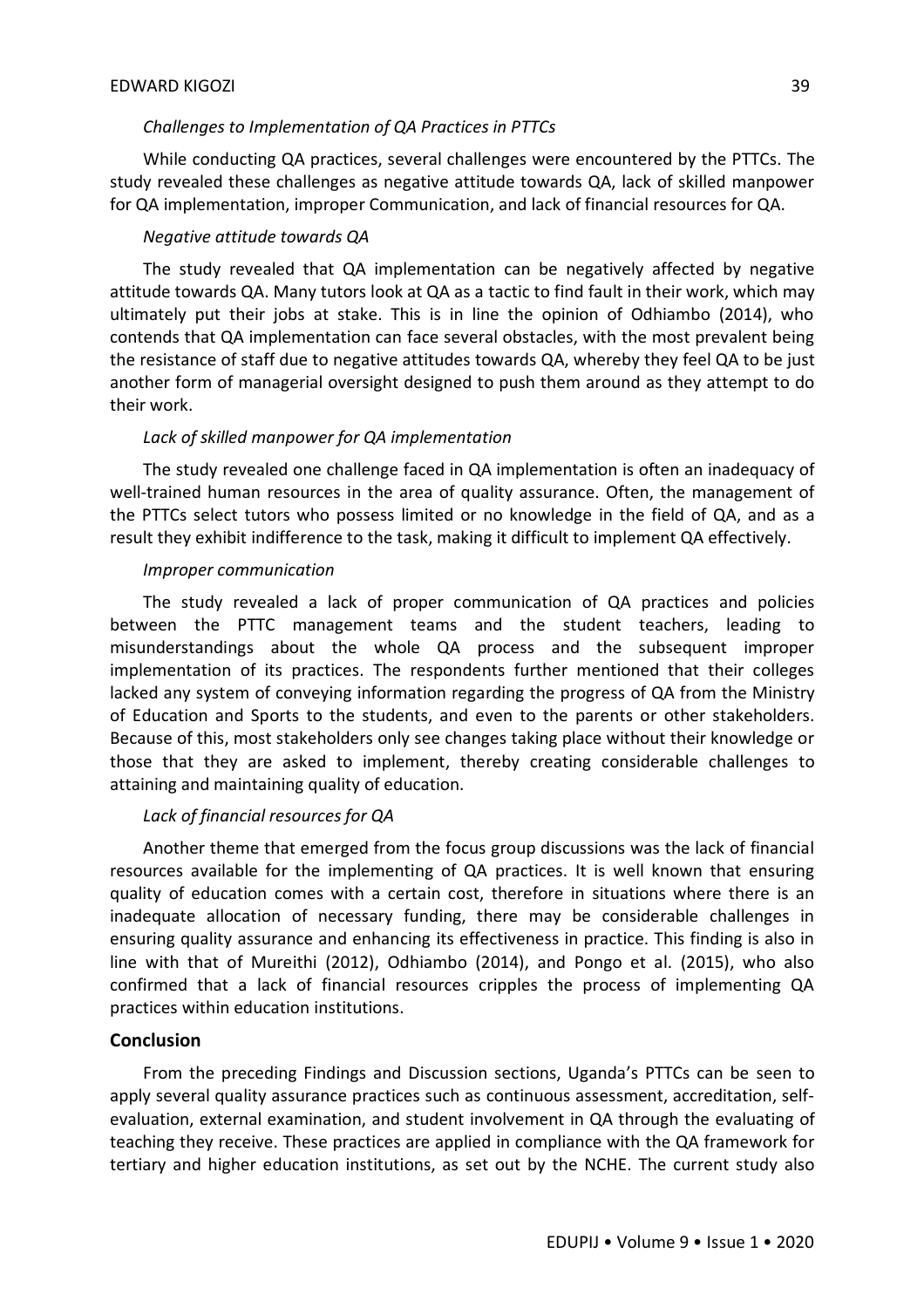revealed certain challenges to the successful implementation of QA practices, which are negative attitude towards QA, lack of skilled manpower for QA implementation, improper communication, and lack of financial resources for QA.

Although the current study was limited to the Primary Teacher Training Colleges in Uganda's educational setting and on an interpretative qualitative paradigm, it is anticipated that the findings of the study will help to provide an understanding as to what QA practices are implemented within PTTCs through this examination of the students teacher's perspective. The findings of the study may thereby assist Uganda's Ministry of Education and Sports and other policymakers in developing QA processes and systems better suited to the PTTCs. Additionally, the outcomes of the study may also shed light on some of the philosophical and epistemological issues regarding the implementation of QA practices, and how they can be best applied in order to inform the current practices.

# **References**

- Abdel-Karim, R., & Helou, S. H. (2013). The future of engineering education in Palestine. *Procedia-Social and Behavioral Sciences*, *102*, 482-489.
- Abejehu, S. B. (2016). The Practice of Continuous Assessment in Primary Schools: The Case of Chagni, Ethiopia. *Journal of Education and Practice*, *7*(31), 24-30.
- Adebowale, O. F., & Alao, K. A. (2008). Continuous assessment policy implementation in selected local government areas of Ondo state (Nigeria): Implications for a successful implementation of the UBE program. *KEDI Journal of Educational Policy*, *5*(1), 3-18.
- Amedeker, M. K. (2014). The Contributions of Continuous Assessment to the Improvement of Students' Learning of School Science: A Case of Ghana. In A. Asabere-Ameyaw, J. Anamuah-Mensah, G. J. S. Dei, & K. Raheem (Eds.), *Indigenist African Development and Related Issues* (pp. 91-100). Brill Sense.
- Aworanti, O. (2011). *Why candidates fail in public examination*s. Paper Presented at Federal Ministry of Education Stakeholders Consultative Meeting on Improving Performance in Public Examinations.
- Bisaso, R. (2010). Organisational responses to public sector reforms in higher education in Uganda: A case study of Makerere University. *Journal of Higher Education Policy and Management*, *32*(4), 343-351.
- Boring, A., Ottoboni, K., & Stark, P. (2016). Student evaluations of teaching (mostly) do not measure teaching effectiveness. *ScienceOpen Research*. DOI: 10.14293/S2199- 1006.1.SOR-EDU.AETBZC.v1.
- Bunge, N. (2018, November 27). *Students evaluating teachers doesn't just hurt teachers, it hurts students*. *T*he Chronicle of Higher Education.
- Campbell, C., & Rozsnyai, C. (2002). *Quality Assurance and the Development of Course Programmes.* UNESCO Papers on Higher Education. ERIC Number ED 475 532.
- Carless, D. (2007). Conceptualizing pre-emptive formative assessment. *Assessment in Education*, *14*(2), 171-184.
- Coates, H. (2007). A model of online and general campus-based student engagement. *Assessment & Evaluation in Higher Education*, *32*(2), 121-141. https://doi.org/10.1080/02602930600801878
- Di Biase, R., & Maniku, A. A. (2019). Transforming Education in the Maldives: The Challenges of a Small Island Developing State. In P. Sarangapani, & R. Pappu (Eds.), *Handbook of Education Systems in South Asia* (pp. 1-29). Singapore, Springer.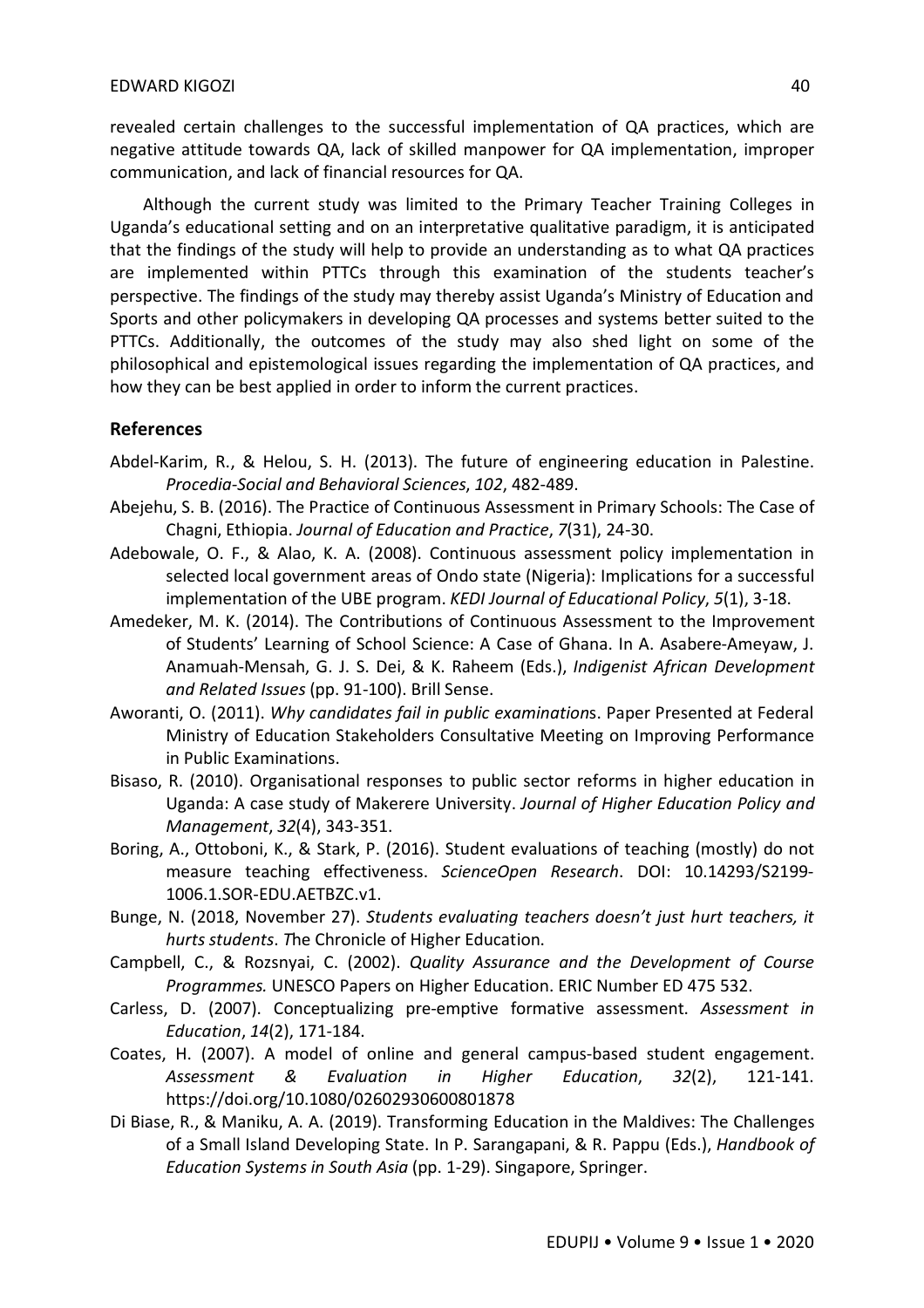- Drennan, L. T. (2000). *Total quality management in higher education: An evaluation of the impact of assessment and audit on the quality of teaching and learning in the Scottish Universities* (Doctoral dissertation). University of Glasgow.
- Duvie, A. N., & Eluwa, B. O. (2016). Assessment of the Effectiveness of Management Strategies for Curbing Examination Malpractices in Secondary Schools in Nigeria. *European Journal of Education Studies, 2*(11), 47-70.
- Essel, H. B., Boakye-Yiadom, M., & Kyeremeh, F. A. (2018). Assessing students' experiences of internal quality assurance practices in selected private higher education institutions. *International Journal of Science and Research*, *7*(2), 804-809.
- Geda, A. G. (2014). *Quality assurance policy and practice in higher education institutions in Ethiopia* (Doctoral dissertation). University of South Africa.
- Harman, G. S., & Meek, V. L. (2000). *Repositioning quality assurance and accreditation in Australian higher education*. Canberra, Australia: Department of Education, Training and Youth Affairs.
- Harvey, L. (2006). Understanding quality. In L. Purser (Ed.), *EUA Bologna Handbook: Making Bologna Work* (B 4.1-1). Berlin, Germany: Raabe.
- Harvey, L. (2007). Quality culture, quality assurance and impact. Overview of discussions. In L. Bollaert, S. Brus, B. Curvale, L. Harvey, E. Helle, H. Toft….A. Sursock (Eds.), *Embedding Quality Culture in Higher Education, EUA Case Studies* (pp. 81-84). Brussels, Belgium: European University Association.
- Harvey, L., & Green, D. (1993). Defining quality. *Assessment & Evaluation in Higher Education*, *18*(1), 9-34.
- Hayward, F. M. (2006, June). *Quality assurance and accreditation of higher education in Africa*. Paper presented at the Conference on Higher Education Reform in Francophone Africa: Understanding the Keys of Success.
- Hernández, R. (2012). Does continuous assessment in higher education support student learning? *Higher Education*, *64*(4), 489-502.
- Hornstein, H. A. (2017). Student evaluations of teaching are an inadequate assessment tool for evaluating faculty performance. *Cogent Education*, *4*(1), 1304016.
- Ingvarson, L., & Rowley, G. (2017). Quality assurance in teacher education and outcomes: A study of 17 countries. *Educational Researcher*, *46*(4), 177-193.
- Kahsay, M. N. (2012). *Quality and quality assurance in Ethiopian higher education: Critical issues and practical implications*. (Doctoral dissertation). University of Twente.
- Kasozi, A. B. K. (2006, June). *A proposed quality assurance framework for institutions of higher learning in Uganda.* Paper Presented at the Seminar on Quality Assurance in Tertiary Education, Servres, France.
- Kember, D., Leung, D. Y., & Kwan, K. (2002). Does the use of student feedback questionnaires improve the overall quality of teaching? *Assessment & Evaluation in Higher Education*, *27*(5), 411-425.
- Krečič, M. J., & Grmek, M. I. (2010). Teachers' conceptions of self-regulated learning–A comparative study by level of professional development. *Odgojne Znanosti*, *12*(2), 399-412.
- Martin, M., & Stella, A. (2007). *External Quality Assurance in Higher Education: Making Choices. Fundamentals of Educational Planning 85.* Paris, France: International Institute for Educational Planning (IIEP) UNESCO.